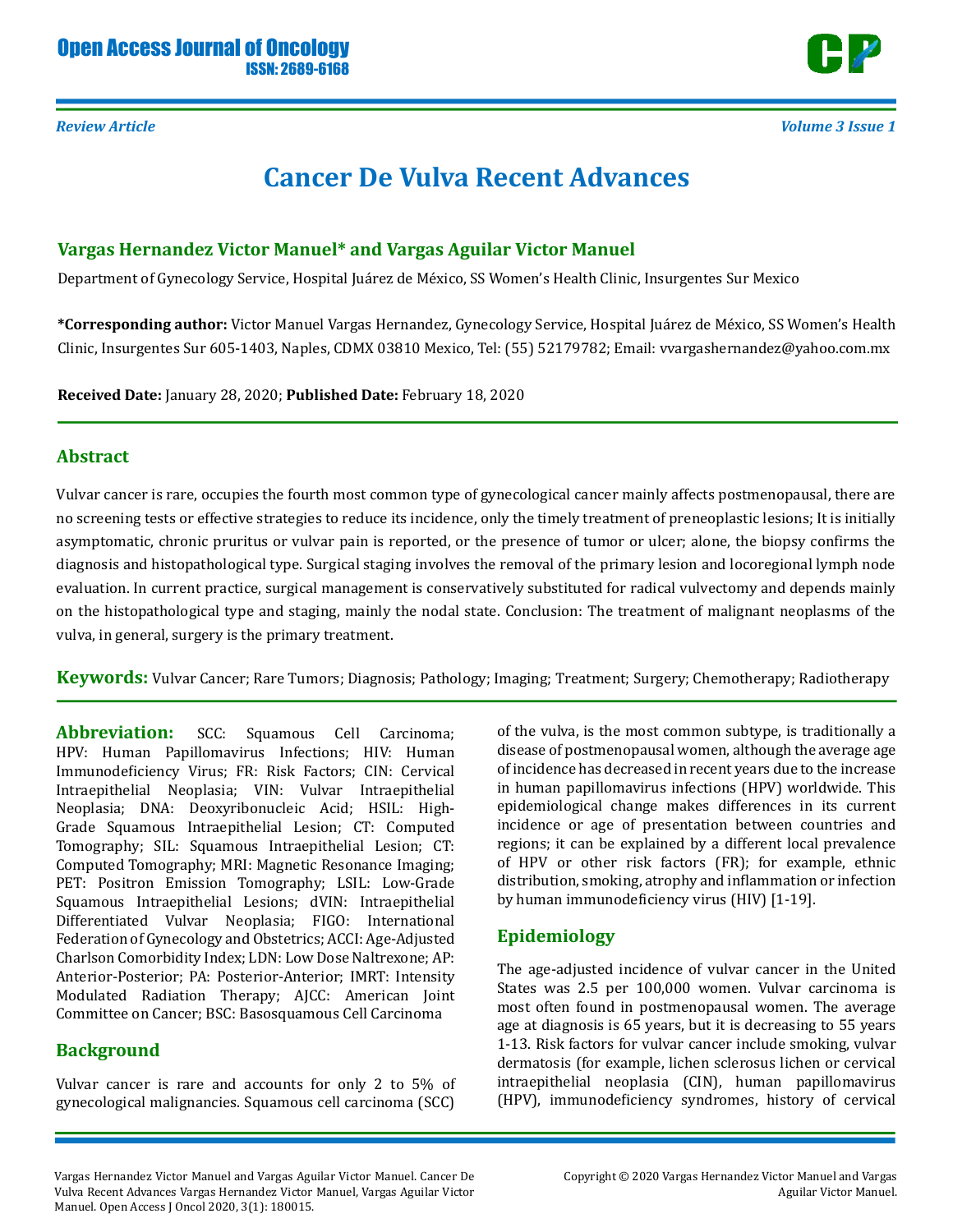cancer Vulvar carcinogenesis is currently divided into two types: the first related to HPV infection of the mucosa and the second related to chronic vulvar dermatoses or autoimmune processes. HPV has been shown to be responsible of 60% of vulvar cancer; mainly HPV-16 and 33 representing 55.5% percent of all HPV-related vulvar cancers.The rising incidence of intraepithelial vulvar neoplasia (VIN) related to HPV in young women makes that the average age of diagnosis of vulvar cancer decreases. HPV DNA is common in vulvar cancers of women of late reproductive age with smoking habits, which in postmenopausal women without smoking [1-13].

# **Anatomy**

The external genitals comprise the vulva and pubis or pubic area. The vulva is found in the anterior triangle of the perineum. Elements that make up the vulva include minor and major lips, clitoris, vaginal vestibule bulb and minor vestibular glands (Skene glands) and major (Bartholin glands) [18]. Most malignant tumors are associated with the skin of the lips. Malignant tumors that arise from the clítoris and vestibular glands are extremely rare. The lymphatic drainage of the vulva is mainly to the inguino-femoral region, and secondarily to the external and internal iliac region. This drain is shared with the lower third of the vaginal and the outermost part of the anus (under the anal sphincter). Depending on the location of the primary tumor, its size and its proximity to the midline, the lymphatic drainage can be unilateral or bilateral. In addition, if the lesion is near or over the clitoris, drainage can be directly to the iliac region [19- 21].

# **Clinical Manifestations**

The clinical picture of vulvar cancer can be asymptomatic, most women have pruritus; which is common in most vulvar dermatoses; The biopsy is performed when there is a suspicion or the lesions are refractory to vulvar treatment or pain, or have noticed a mass or ulcer. Most are presented with a unifocal vulvar plaque, ulcer or mass (fleshy, nodular, or warty) on the labia majora; Minor, perineum, clitoris and mount of venus less frequently may also have abnormal bleeding or discharge, and many will have a history of vulvar dermatosis symptoms such as underlying lichen sclerosus or high-grade squamous intraepithelial lesion (HSIL) [22- 24]. Advanced vulvar cancer can occur with; vulvar bleeding or discharge, dysuria, or groin mass due to lymph node metastasis [5-7,14] or enlarged lymph node in the groin are less frequent; Many patients are asymptomatic at the time of diagnosis. In 10%, the lesion is extensive to determine the actual site of origin. The lesions are multifocal in 5%, the entire vulva and perianal skin surfaces, as well as the cervix and vagina, should be evaluated; there is a synchronous cancer, and it is commonly the CIN in 22%.

### **Diagnosis**

The diagnosis of vulvar cancer is histopathological; Vulvar examination with the naked eye or with a magnifying glass is performed during a routine pelvic exam and suspicious lesions include any raised or warty or pigmented lesions. If the injury is not evident, but there is suspicion; The application of 5% acetic acid is performed vulvoscopy (or with a magnifying glass) to define the aceto-white lesions and their underlying vascular changes with abnormal vascular patterns, biopsy is taken, from the area (s) of the abnormal lesion, multiple to "map" All potential vulvar pathology sites not including areas of extensive necrosis [5,9,11-13]. The biopsy is to exclude the invasion. This can be done under local anesthesia with a Keyes 3 or 4mm biopsy instrument, or with an incisional or wedge biopsy. Even if the lesion is small, it is better not to remove the entire lesion at the time of the biopsy, as this makes it difficult to plan the definitive subsequent surgery [5,7-14]. If the diameter of the lesion is 2cm or less, and the depth of the stromal invasion is less than or equal to 1mm at the initial biopsy, it is usual to perform a wide and radical local excision of the lesion to assess the depth invasion maximum If no part of the lesion has a depth of invasion greater than 1mm, then this excision is the appropriate definitive treatment [22-24] the examinations are as follows

- 1. Cytology or cervical Pap test (Pap) and colposcopy of the cervix and vagina, if applicable, due to the association of HPV-related cancers with other SILs.
- 2. Complete blood count, biochemical profile, liver profile and HIV tests.
- 3. Chest x-ray
- 4. Computed tomography (CT) or magnetic resonance imaging (MRI) of the pelvis or groin is useful, especially for locally advanced tumors, to detect any enlarged lymph nodes in the groin or pelvis, erosion in the underlying bone or other metastases; CT or MRI are useful in additional treatment planning.
- 5. Positron Emission Tomography (PET) with 18 F fluorodeoxyglucose (18 F-FDG) with CT (PET-CT) can more effectively assess and detect the involvement of the inguino-femoral lymph nodes compared to CT, which influences the planning of primary surgery and dissection of the inguinal lymph nodes to determine optimal extension surgery without sentinel node biopsy and use of frozen sections PET-CT is used with larger tumors when metastatic disease or recurrence is suspected [5,22,2].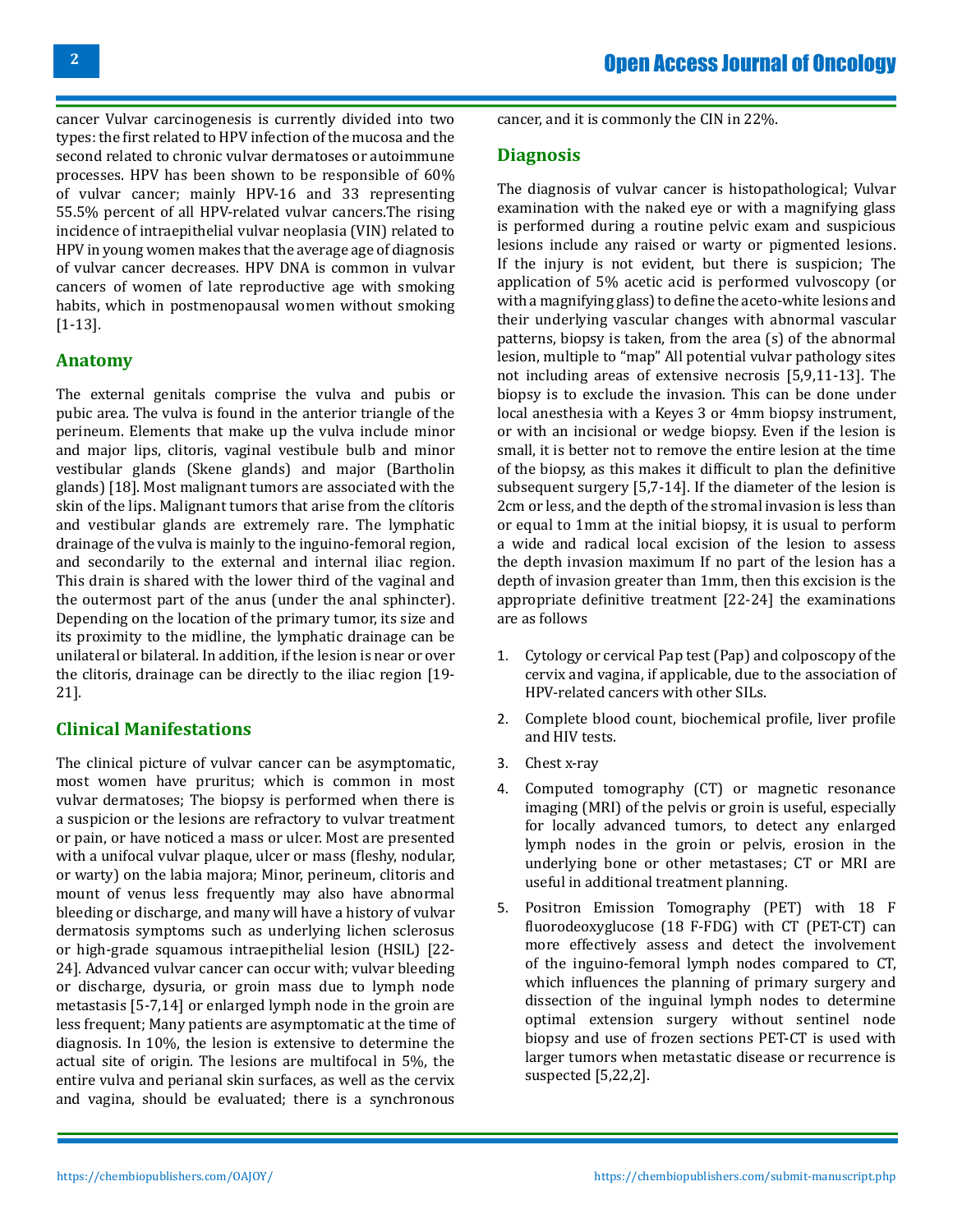### **Differential Diagnosis**

It includes epidermal inclusion cysts, lentigos, Bartholin gland disorders, acrocordones, seborrheic keratoses, hydradenomas, lichen sclerosus and other dermatoses, and accumulated condyloma. If one of these disorders is initially suspected, but does not respond to proper treatment, a [1- 15] biopsy should be performed.

### **Prevention**

### **Primary prevention (vaccination)**

As for cervical premalignant lesions that predispose to cervical cancer, persistent HPV infection, particularly the HPV-16 genotype, has been associated with the long-term development of HSIL and SCC of the vulva. It has been shown that the introduction of the HPV vaccine as a primary prevention strategy for cervical cancer also reduces the prevalence of non-cervical premalignant lesions among women vaccinated [12] in the long term the reduction in vulvar cancer associated with HPV in people vaccinated against and HPV [1,213,23-28].

### **Secondary prevention (screening)**

There is no evidence of specific screening tests for vulvar cancer. Self-examination should be encouraged in women with lichen sclerosus, injury related to the development of vulvar cancer and there should be an early evaluation of any patient with signs (for example, in pigmented lesions, irregular ulcers) or symptoms (such as Pruritus chronic vulvar) commonly associated with vulvar disease, which could be candidates for a vulvar skin biopsy [29-31]. In women with squamous intraepithelial lesion (SIL) of the cervix, vagina or anus they should undergo vulvar inspection as part of the follow-up during the colposcopy exam.

### **Tertiary prevention (management of premalignant lesions)**

The effective strategy to reduce the incidence of vulvar cancer is the timely treatment of predisposing and preneoplastic lesions associated with the development of vulvar cancer; There are two main pathological pathways that lead to SCC of vulva [28-31]: 1. Keratinizing SCC usually occurs in older women and is often associated with lichen sclerosus and / or differentiated vulvar intraepithelial neoplasia (dVIN). 2. Verrucous/basaloid SCC usually occurs in younger women; It is caused by persistent infection of high-risk HPV (HPV-ar) or oncogenic (particularly HPV-16,18,31 and 33), and has SIL as its precursor lesion. The lesions are often multifocal and are associated with SIL in other parts of the lower genital tract (for example, cervix, vagina, anus). HIV infection and smoking are also common predisposing factors [1,3,9].

There are two subtypes, both of which usually occur on the lips or vestibule. Keratinizing, differentiated, or simple type is more common, occurs in elderly women, is not related to HPV infection, but is associated with vulvar dystrophies such as lichen sclerosus and, in developing countries, chronic granulomatous disease venereal. The classic, warty, or write bowenoid is primarily associated with HPV 16, 18, and 33, and was found in young women. The risk factors associated with HPV infection are early age at the first sexual intercourse, multiple sexual partners, [HIV] infection, and cigarette smoking. These women tend to present with the disease at an early stage, although several cases of stage III/ IV of the disease in HIV-infected women have been reported [5]. As shown in Table 1, the terminology and definitions Premalignant lesions or precursors of vulvar cancer have changed in recent decades. Currently, such lesions that arise from the vulva and anus are included as "inferior anogenital squamous intraepithelial lesions". Under this classification, three subtypes for the vulva are distinguished: low-grade squamous intraepithelial lesions (LSIL); HSIL; and the differentiated variant. Such a distinction correlates with the risk of developing cancer over time [4-7,30-36].

| <b>Changes In The Terminology Of Intraepitelial Neopla-</b> |                    |                  |  |  |
|-------------------------------------------------------------|--------------------|------------------|--|--|
| sia De La Vulva                                             |                    |                  |  |  |
| <b>ISSVD 1986</b>                                           | <b>ISSVD 2004</b>  | <b>LAST 2012</b> |  |  |
| VIN <sub>1</sub>                                            | Flat condylomas or | LSIL             |  |  |
|                                                             | <b>HPV</b> effect  |                  |  |  |
| VIN 2-3                                                     | VIN, usual type:   | <b>HSIL</b>      |  |  |
|                                                             | 1. VIN, warty type |                  |  |  |
|                                                             | 2. VIN, basaloid   |                  |  |  |
|                                                             | type               |                  |  |  |
|                                                             | 3. VIN, mixed      |                  |  |  |
|                                                             |                    |                  |  |  |

**Table 1:** VIN (Intraepithelial vulvar neoplasia); dVIN (Intraepithelial vulvar neoplasia, differentiated); LSIL (Lowgrade squamous intraepithelial lesion); HSIL (High-grade squamous intraepithelial lesion); LAST (Terminology of squamous lesions of the lower genital tract).

To date, there is no definitive treatment for conditions such as lichen sclerosus. Standard measures include avoiding exposure to precipitating factors (eg, local irritant trauma, occlusive wet environment) and powerful and ultrapowerful topical corticosteroids. Alternative options include the use of topical calcineurin inhibitors (eg, tacrolimus) or retinoids and photodynamic therapy for selected cases and/or cases resistant to corticosteroid therapy. In women, surgery is limited to healing processes that lead to functional impairment [34,35]. Intraepithelial differentiated vulvar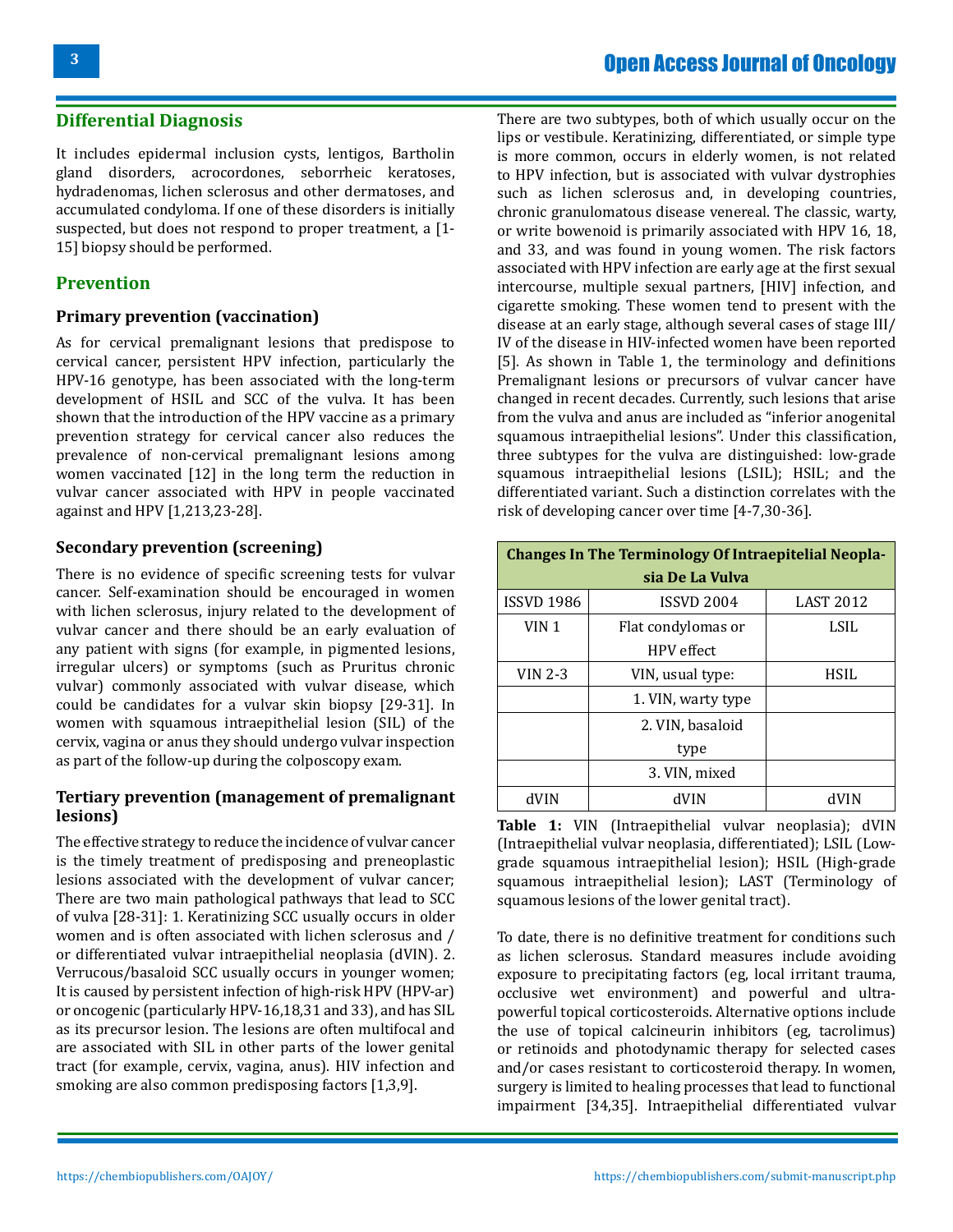neoplasia (dVIN) represents less than 5% of preneoplastic vulvar lesions, characterized by a higher rate of progression to vulvar SSC; the shortest time interval for progression and the higher recurrence rate than HSIL. It is rarely associated with persistent HPV infection (less than 2%). Excision (with margins of 0.5–1cm) constitutes the treatment of choice, to allow adequate evaluation and exclusion of the hidden invasión.

There are multiple treatment modalities for the management of HSIL, but simple excision with 5mm margins and 4mm depth is the most common. Excision has the advantage of excluding the invasion histopathologically, but the lack of preservation of the vulvar skin produces psychosexual morbidity, particularly in younger women. An alternative option to preserve the anatomy is the carbon dioxide laser, but it lacks the evaluation of the hidden invasion. A less destructive option is the use of 5% imiquimod to prevent scars and sexual dysfunction, particularly in smaller lesions. Moderate quality evidence shows that the response rates with imiquimod and cidofovir, another topical treatment, are similar at 6 months compared to surgical treatment or laser vaporization; There is little evidence of the effectiveness of topical treatment for HSIL among immunocompromised women [34,35]. Regardless of the treatment chosen and the margin status, there is a risk of recurrence (up to 30 to 40%). Therefore, close monitoring is recommended for at least 2 to 3 years [36].

# **Vulvar Cancer Stadification**

### **Anatomy of the spread of the disease**

### **Primary site**

Malignant tumors of the vulva should be confirmed histopathologically and are classified as such when the primary site of origin of the tumor is the vulva. This includes tumors that involve both the vulva and the vagina, but excludes secondary tumors of the genital and extra-genital sites [1].

### **Lymph nodes**

The inguinal and femoral nodes are the first sites of dissemination, followed by the pelvics. Depending on the tumor size and its location (closer to the midline or clitoris), the risk of lymph node involvement may be unilateral or bilateral.

### **Metastatic sites**

Women who have lymph node involvement pelvic or extrapelvic dissemination are considered to have stage IV disease. **Surgical staging**

Vulvar cancer has been surgically staged since 1988 and the final diagnosis is based on histopathological evaluation of lymph node and vulvar specimens [1,2]. The staging of the International Federation of Gynecology and Obstetrics (FIGO) [37] of vulvar carcinoma was last reviewed and modified in 2009 by the FIGO Committee of Gynecological Oncology (Table 2) [5-8]. This system is applicable for most malignant tumors that originate in the vulva, except melanoma.

| <b>FIGO</b>  | <b>Stage</b> | <b>Description</b>                                                                                                                                                                      |  |
|--------------|--------------|-----------------------------------------------------------------------------------------------------------------------------------------------------------------------------------------|--|
|              |              | Tumor confined to the vulva                                                                                                                                                             |  |
|              | <b>IA</b>    | Lesions $\leq$ 2cm in size, confined to the vulva or perineum and with stromal invasion $\leq$ 1.0mm a,<br>without lymph node metastasis                                                |  |
|              | IB           | Lesions> 2cm in size or with stromal invasion> 1.0mm a, confined to the vulva or perineum, with<br>negative nodes                                                                       |  |
| $\mathbf{I}$ |              | Tumor of any size with extension to adjacent perineal structures (lower third of the urethra, lower<br>third of the vagina, anus) with negative nodes                                   |  |
| III          |              | Tumor of any size with or without extension to adjacent perineal structures (lower third of the<br>urethra, lower third of the vagina, anus) with inguino-femoral lymph node metastasis |  |
|              | <b>IIIA</b>  | 1. With 1 lymph node metastasis ( $\geq 5$ mm), or<br>2. With 1-2 lymph node metastasis (< 5mm)                                                                                         |  |
|              | <b>IIIB</b>  | 1. With 2 or more lymph node metastasis ( $\geq 5$ mm), or                                                                                                                              |  |
|              |              | 2. With 3 or more lymph node metástasis (<5mm)                                                                                                                                          |  |
|              | <b>IIIC</b>  | With lymph node metastasis with extracapsular dissemination                                                                                                                             |  |
| IV           |              | The tumor invades other regional structures (upper $2/3$ of the urethra, upper $2/3$ of the vagina) or<br>at a distance                                                                 |  |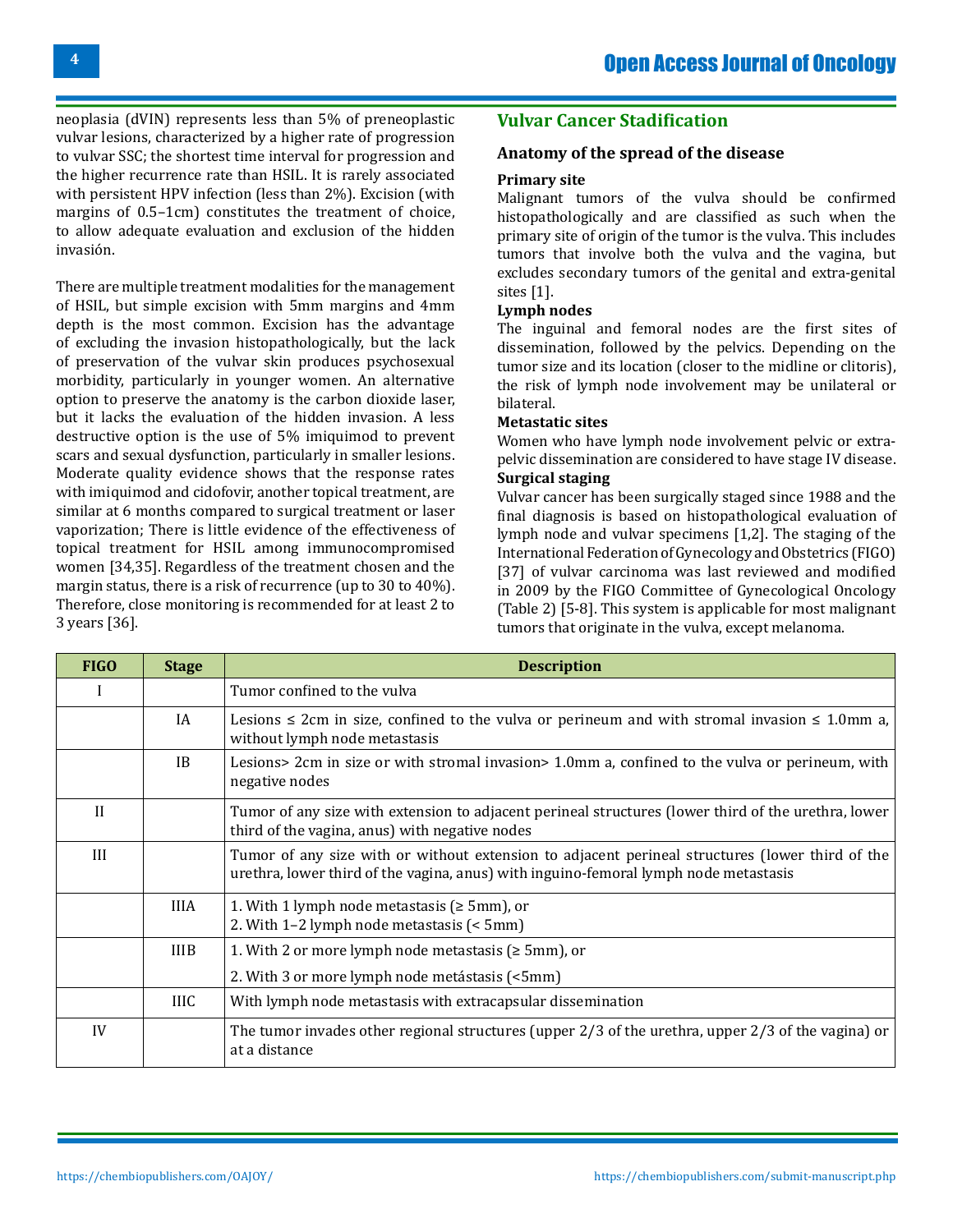| <b>IVA</b> | Tumor invades any of the following:<br>1. upper urethral and / or vaginal mucosa, bladder mucosa, rectal mucosa or fixed to the pelvic bone,  <br>or<br>2. fixed or ulcerated inguino-femoral lymph nodes |
|------------|-----------------------------------------------------------------------------------------------------------------------------------------------------------------------------------------------------------|
| IVB        | Any distant metastases, including lymph node metastasis pelvics.                                                                                                                                          |

**Table 2:** Stadification Of Vulva Cancer Figo. The depth of the invasion is defined as the measurement of the tumor from the epithelial-stromal junction of the adjacent most superficial dermal papilla to the deepest point of the invasion.

# **Histopathological Types**

SCC of the vulva represent the vast majority of vulvar cancers (more than 80%), and melanomas are the next most common cancer. The rarest histopathological types include:

- 1. Basal cell carcinoma<br>2. Verrucous carcinoma
- 2. Verrucous carcinoma
- 3. Paget's disease of the vulva
- 4. Adenocarcinoma, not otherwise specified<br>5. Bartholin gland carcinoma
- 5. Bartholin gland carcinoma

### **Histopathological degrees**

- 1. GX: the grade cannot be evaluated
- 2. G1: well differentiated
- 3. G2: moderately differentiated
- 4. G3: poor or undifferentiated

Vulvar Biopsy Stromal invasion Local split

Simple vulvectomy Lateral lesión

# **Treatment**

The treatment of vulvar cancer depends mainly on histopathology and staging. Other variables that influence the treatment are age, co-existence of comorbidities and the functional status of the patient. The treatment is predominantly surgical, particularly for vulvar SCC, although concurrent Qt-Rt is an effective alternative, particularly for advanced tumors and those in which exenteration would be necessary to achieve adequate surgical margins [9]. Treatment should be individualized and performed by a multidisciplinary team in an oncology center with experience in the treatment of these tumors [2,8,10]. Other therapies such as Qt and immunotherapies are generally reserved for metastatic or palliative settings, or for the treatment of rare histopathologies such as melanoma [2,10,36-40].

# **Carcinoma of Sculose Cells Of The Vulva**

### **Ssc Vulvar Surgical Management**

Radical surgery for vulvar cancer often causes extensive soft tissue defects and, despite the tendency to poor

wound healing, requires rapid postoperative recovery to allow adjuvant therapies. Reconstruction ranges from secondary healing to free tissue transfer, with pedicle flaps that are usually the first option. The main objectives of the reconstruction are the cutaneous closure without tension, with good quality tissues, the maintenance of the urethral and vaginal introite without contraction and deviation from its central position, restoration of the anovaginal partition and simultaneous closure of associated defects, such as the pubis or inguinal defects if necessary. In the presence of pelvic exenteration or abdominal-perineal resection, the pelvic support may be affected and a variable amount of devitalized space requires covering it to reduce the risk of complications.

Secondary objectives include reconstruction to improve sensitivity, sexual function, aesthetics of the external shape and minimal morbidity of the donor site of the flap [41,42- 49], some drawbacks are mainly due to the size of the defect with minimal consideration for defects associated surrounding, beyond the vulvar and perineal edge. Defects of the groin, pubis, vagina or urethra are often present in gynecological surgery for vulvar cancer; this creates singular geometries of defects that must be considered three-dimensionally as a single form, in order to correctly choose the flap for reconstruction [42-49]; There is a wide arsenal of traditional and piercing flaps. These flaps may be technically demanding but preferable in many cases, due to the longer pedicle, better mobility and decreased morbidity at the donor site. Other very important characteristics that should be considered are: possible previous radiotherapy (Rt), laxity of the inner skin of the thigh, often present if the patient is elderly without obesity, asymmetry of the defect, possibly associated abdominal-perineal resection or pelvic exenteration, with the possibility of fecal or urinary ostomies. In the presence of abdominal-perineal resection, anterior pelvectomy or pelvic exenteration, we need to fill the dead space.

In the presence of abdominal-perineal resection, anterior pelvectomy or pelvic exenteration, we need to fill the dead space. Therefore, myocutaneous flaps [5-7,41] the surgical treatment of vulvar cancer must be individualized, and the most conservative operation that will result in the cure of the disease must be performed [40,41]. More importantly,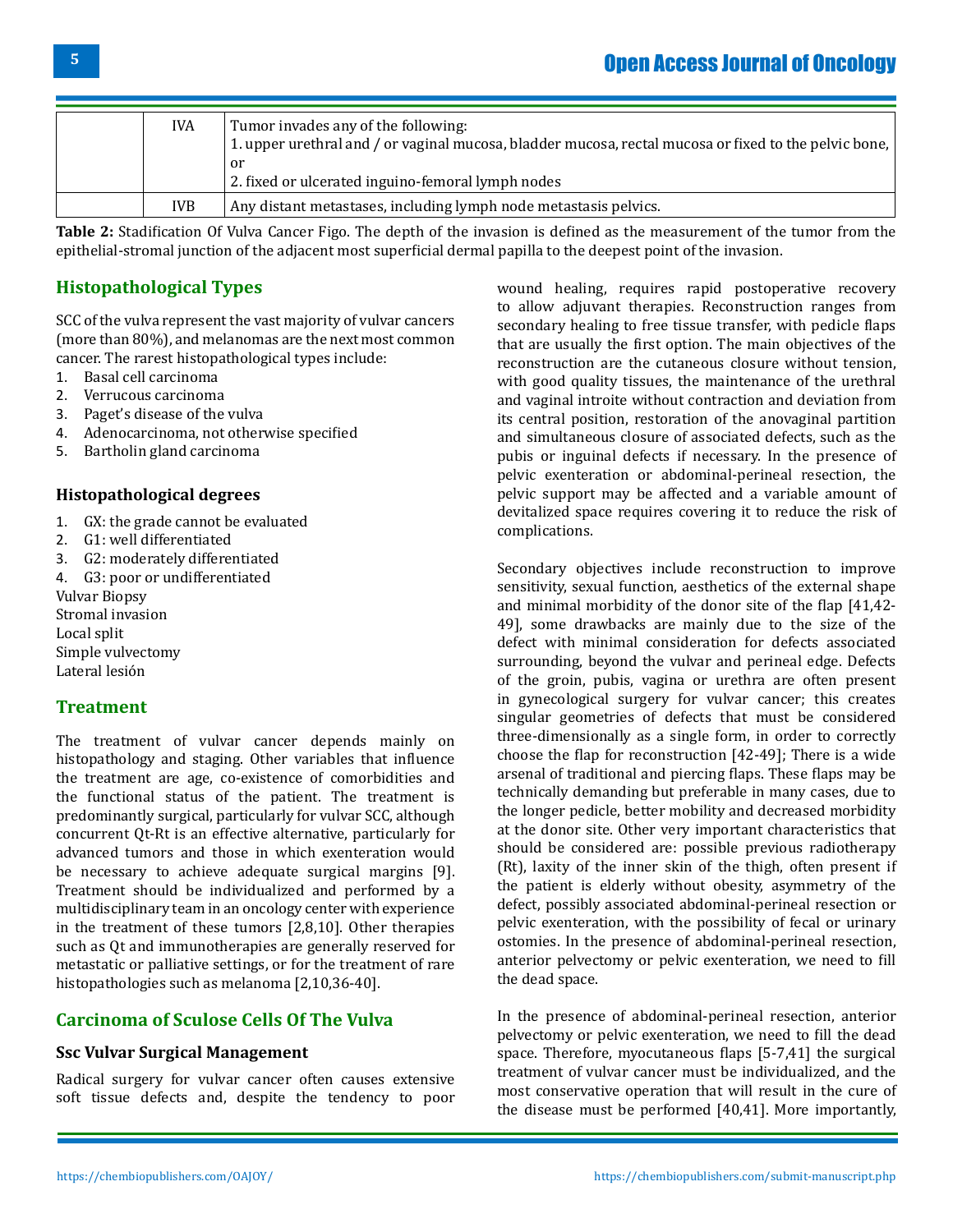when considering treatment options, the most appropriate treatment for: (1) the primary lesion; and (2) the lymph nodes in the groin, should be considered independently of each other, to maximize the possibility of cure, while minimizing the morbidity related to the treatment [1,2,10,12,40,41]. Vulvar cancer is one of the less common gynecological cancers, and the role of its prognostic factors is unclear. The impact of the age-adjusted Charlson comorbidity index (ACCI) on CSS, cancer-specific survival possibly associated with the highest probability of receiving suboptimal treatment in patients with multiple comorbidities, which increases the risk of disease recurrence and mortality [50], the initial evaluation of the patient, ACCI could be useful to assess the risk of mortality due to cancer and, ultimately, could be used as a tool for a more personalized and individualized management of the patient.

### **Vulvar microinvasive cancer (stage IA)**

Stage IA vulvar carcinoma is defined as a lesion measuring 2cm or less in diameter, with an invasion depth of 1.0mm or less. The depth of the invasion is measured from the epithelial-stromal junction of the most adjacent superficial dermal papilla to the deepest point of the invasion [1]. These lesions must be treated with radical local excision and inguinal LDN is not necessary [51].

#### **Early vulvar cancer**

Early vulvar cancers are those confined to the vulva, and where there are no suspicious lymph nodes, either on clinical examination, or imaging; ultrasound or other [1,15]. The gold standard of treatment for early vulvar cancers is radical local excision or tumor radical. This is as effective as a radical vulvectomy to prevent local recurrence, but substantially reduces the psychosexual morbidity of treatment [5-7,51,52]. The associated pre-invasive disease must also be removed to exclude other areas of invasion and to prevent new tumors that arise in the so-called "abnormal field." While the surgeon must point to surgical margins of 2cm to achieve pathological margins of at least 8mm (which allows fixed tissue contraction), it is now recognized that many "recurrent" vulvar cancers are probably new tumors that have developed in the surrounding abnormal tissue, instead of recurrences due to inadequate margins [53,54]. The deep margin of the excision should be the inferior fascia of the urogenital diaphragm and, if necessary, 1cm distal from the urethra can be removed to achieve an adequate margin, without compromising urinary continence [1,35]. Proper management of the lymph nodes in the groin is the most important factor in reducing mortality from early vulvar cancer, since recurrences in the groin are associated with a poorer survival despite using multimodal therapies as "rescue" treatments. The current standard involves resection of the primary tumor and lymph nodes through separate incision [2, 5-7].

This approach allows for better healing compared to block resection of the vulva and inguinal. Both inguinal and femoral nodes should be removed, since inguinal node dissection alone is associated with a higher incidence of groin recurrence. While some reviews have suggested that Rt alone can control microscopic groin disease, a small randomized trial suggested that dissection of the groin, with postoperative Rt for patients with lymph node metastasis, is greater than the Rt of the groin. All women who have stage IB or stage II cancers must undergo inguinofemoral LDN; LDN is a constant and independent prognostic parameter and allows the stratification of patients in three different risk groups [51-58]. Less than 1% of patients who have small lateral lesions (less than 4cm and ≥ 2cm of the vulvar midline) and negative ipsilateral nodes have lymph node metastasis of the contralateral groin and, therefore, an ipsilateral LDN is the appropriate treatment for these patients [8,40,51,53]. Patients who have closer tumors (< 2cm) or that cross the midline, especially those involving the anterior labia minora, and those women who have very large lateral tumors (> 4cm) or lymph node metastasis ipsilateral, must have a bilateral inguinal ganglion of dissection.

The procedure of sentinel node biopsy in vulvar cancer, sentinel node biopsy is being used more and more in the treatment of women with early vulvar cancer. The objective of the procedure is to detect lymph node metastasis in the sentinel node biopsy (which mainly drains the tumor) and then omit a complete LDN in patients with negative sentinel node biopsy, thus decreasing the morbidity associated with a complete LDN inguino-femoral [21,51]. The indications for a sentinel node biopsy procedure are:<br>1. Unifocal tumors confined to the

- 1. Unifocal tumors confined to the vulva.<br>2. Tumors less than 4 cm in diameter.
- 2. Tumors less than 4 cm in diameter.<br>3. Stromal invasion of more than 1 mr
- 3. Stromal invasion of more than 1 mm
- 4. Clinically negative groin nodes

The sentinel node biopsy are identified using radiolabeled technetium and blue dye. There were recurrences in the groin in 2.3% of patients, with a median follow-up of 35 months. The disease-specific SV was 97% after 3 years, and surgical morbidity was substantially reduced. It is noteworthy that when it is not detected in the ipsilateral sentinel node biopsy, a complete ipsilateral inguino-femoral LDN should be performed. If a ipsilateral sentinel lymph node is positive, a complete bilateral inguino-femoral LDN is recommended [2]. The sentinel node biopsy in vulvar cancer are increasing over time and in older women with comorbidities they are more likely to have a groin evaluation by sentinel node biopsy; but it is not uniform in all centers and barriers to its realization must be explored. Predictive factors of prevalence and extent of N + in vulvar cancer, invasion of the lympho-vascular space,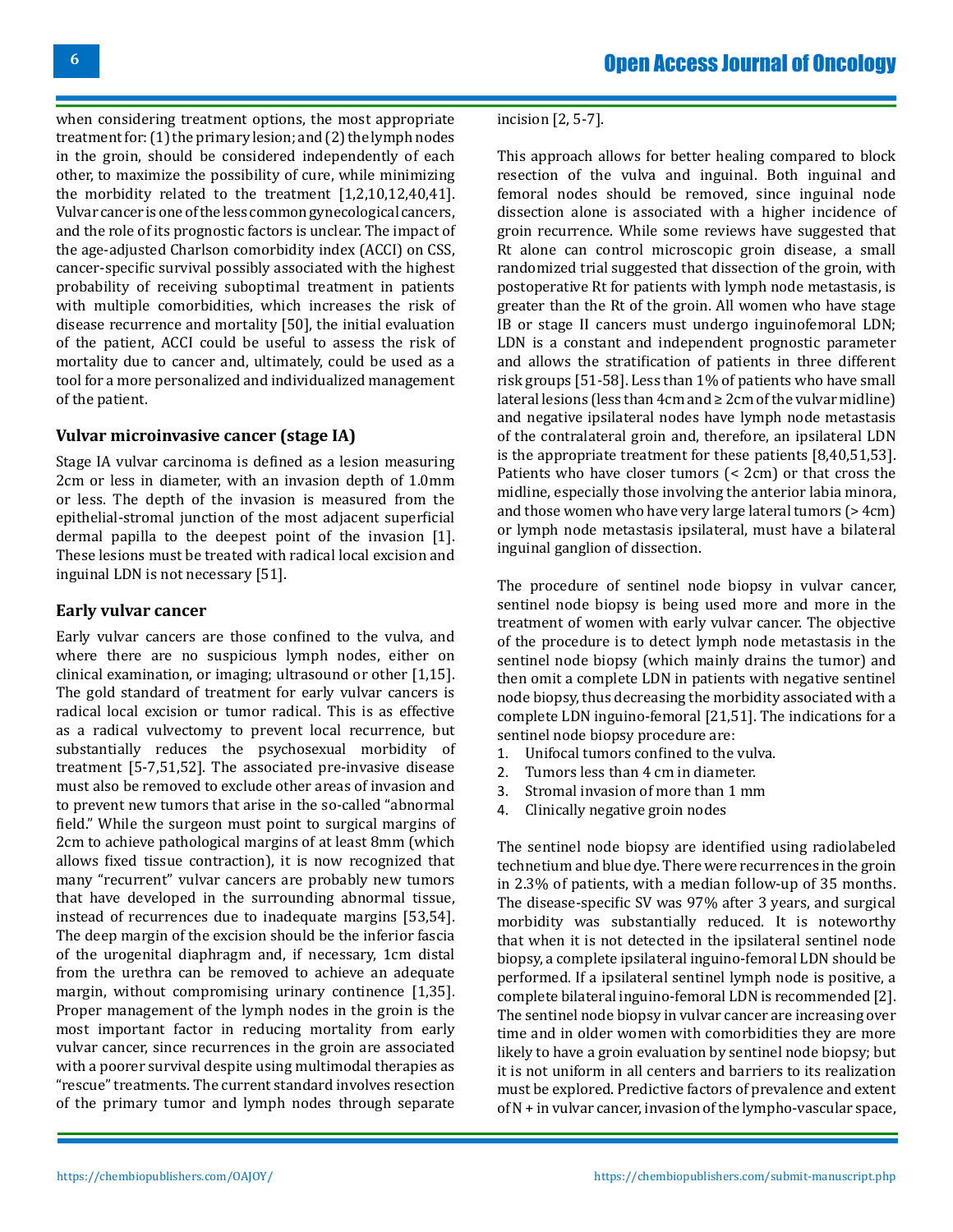# Open Access Journal of Oncology

tumor stage, age and depth of infiltration are associated with the prevalence of lymph node metastasis;

The stage and tumor size are associated with the number of lymph node metastasis [57,5-62]. sentinel node biopsy In particular, the early stage of the management of patients with inguinal lymph node metastasis [37,51-57] showed that when they had > 1 lymph node metastasis in inguinal LDN, they had better results with pelvic and inguinal adjuvant Rt compared to pelvic LDN. Women with lymph node metastasis who received targeted adjuvant Rt improve suvirval [56]. The prognostic importance of the number and size of inguinal lymph node metastasis, as well as the presence of extracapsular dissemination. Patients with small lymph node metastasis appear to have a good prognosis after inguino-femoral LDN alone, unless there is extracapsular dissemination, and these women do not appear to benefit from adjuvant Rt, indications for pelvic and inguinal Rt [56,61,62] in patients with lymph node metastasis they are: 1. Presence of extracapsular dissemination.

2. > 2 lymph node metastasis inguinals [40,41].

Patients who have a positive sentinel node biopsy (> 1 lymph node metastasis, in addition to performing a complete dissection of the inguino-femoral lymph nodes, should receive Rt in the groin and pelvis, if indicated. The efficacy of groin Rt without inguino-femoral LDN for patients with only 1 ganglion in the sentinel node biopsy sentinel node biopsy of 2mm or less in diameter [40-42,46,51,52]. In terms of Rt, the radiation fields during external beam Rt (EBRT) should include the inguino-femoral and external and internal iliac lymph nodes in most patients. If there are many bulky positive inguinal nodes or if pelvic lymph node metastases are suspected, the upper edge of the radiation field may extend [61,63]. Sometimes, brachytherapy can be added as an impulse to anatomically susceptible primary tumors.

There are a variety of Rt techniques to choose from, depending on the size, shape of the patient's body, and extent of the disease (for example, 3D-shaped fields 7 Anterior-Posterior/ Posterior-Anterior [AP/PA], Rt de modulated intensity) therapy [IMRT]). To ensure adequate tumor coverage, clinical examination, imaging findings (CT or MRI) and nodal size should be considered to adequately define the target volume during 3D planning [43-45,51-55,61-63]. Combined photon and electron techniques are often used to treat regional nodes, without overdosing the femoral heads. It is important to properly include both superficial and deep inguinal lymph nodes. Underdosing of the superficial inguinal ganglia by high-energy photon beams is a risk in thin patients, and care must be taken to avoid this. Enough energy must be used to cover the femoral nodes, if electron beams are used. IMRT or other computer-controlled and reverse-controlled radiation management techniques are more modern methods that have

been used in recent years to treat vulvar cancer. The benefits of this are the reduction of the adverse effects of acute Rt on the skin and soft tissues, but as the treatment planning and administration of IMRT are complex, and the risk of underdosing is substantial, these techniques are better used by doctors who have the necessary experience [5,22,43-45]. The dose of Rt is determined by the initial extent of the disease and any known residue. After a groin LDN where microscopic inguinal metastases are found, 50Gy in fractions of 1.8–2.0Gy are usually sufficient. In the case of multiple N + or extracapsular dissemination, doses of Rt of up to 60Gy can be administered at a reduced volume. Macroscopic residual disease generally requires 60 to 70Gy to achieve a high probability of regional control of the disease. Women with vulvar cancer with lymph node metastasis benefited more from the addition of Qt to Rt [49].

### **Advanced Vulvar Cancer**

Advanced vulva cancer includes tumors that extend beyond the vulva and / or where there are bulky lymph node metastasis in the groin [5,22,37]. The treatment of women with advanced vulva cancer is complex and should be individualized and performed by a multidisciplinary team. When faced with advanced vulva cancer, the ideal is to determine the lymph node state before planning treatment [29,41,44,54]. Patients with clinically suspicious nodes should have fine needle aspiration or lymph node biopsy, and pelvic CT, MRI or PET-CT may be useful in determining the extent of inguinal and pelvic lymphadenopathy and the presence of metastatic disease a distance [5,22, 43-45]. If there are no suspicious nodes, either clinically or in images, bilateral inguino-femoral LDN can be performed, and if the nodes are negative, Rt in English and pelvic nodes will not be necessary, if histology reveals positive nodes, then it should be offer adjuvant radiation to the groin and pelvis for early stage disease [51]. In cases where surgery is considered inappropriate for the individual patient, primary Qt.Rt can be used to treat the primary tumor, as well as the groin and pelvic ganglion [59,61].

In patients with lymph node metastasis, the enlarged groin and pelvic nodes should be removed if possible, and the patient should be given postoperative inguinal and pelvic Rt. Complete LDN should not be performed because a dissection of the entire groin followed by Rt of the groin can cause severe lymphedema. The fixed or ulcerated lymph nodes in the groin should be biopsied to confirm the diagnosis, and then treated with primary Rt, with or without Qt; if there is an incomplete response to Rt, the nodes can be resected if appropriate [62]. In terms of the treatment of the primary tumor, surgical excision of the primary tumor with clear surgical margins and no sphincter damage, whenever possible, constitutes the Optimal way to treat advanced vulva cancer, as well as to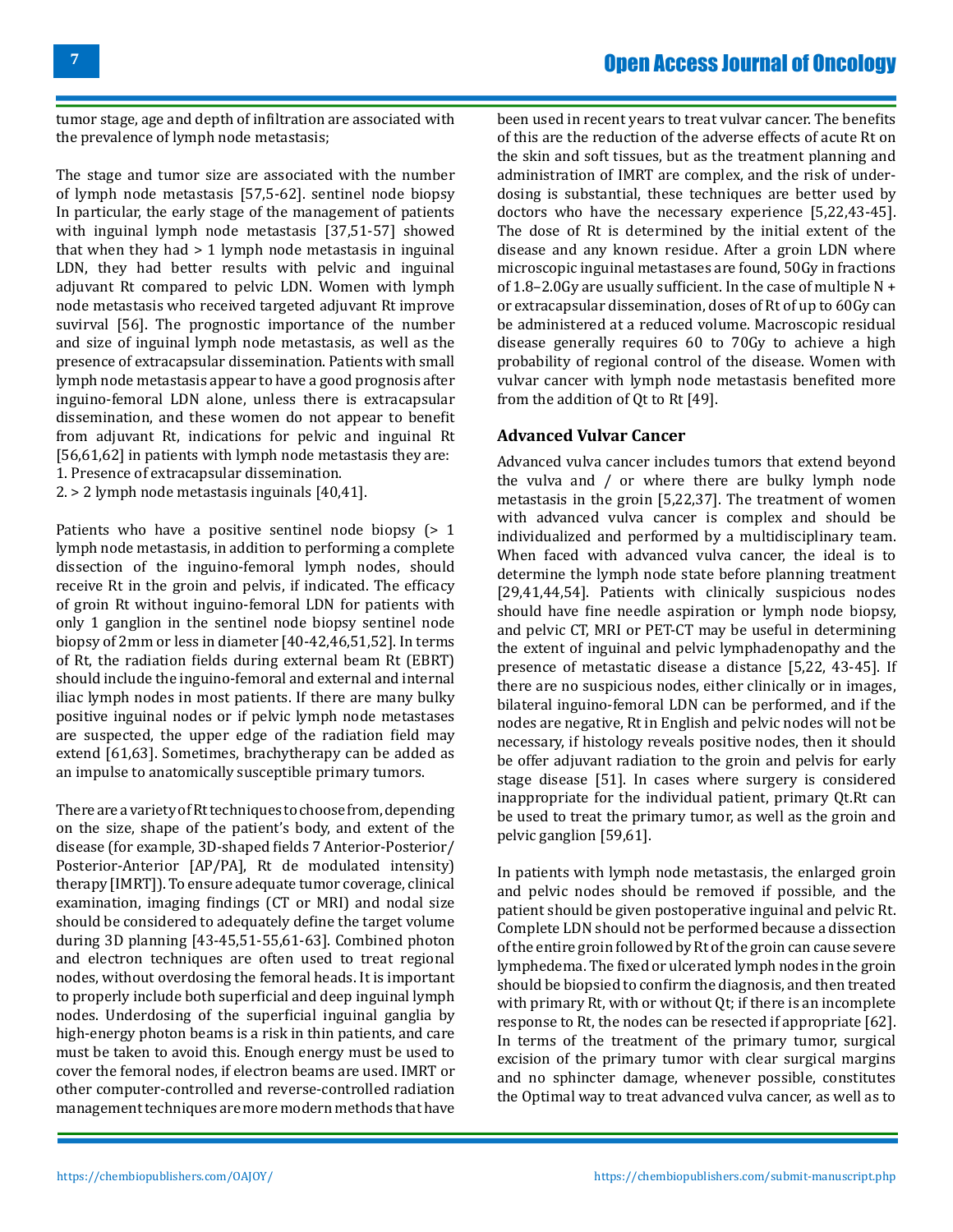# Open Access Journal of Oncology

alleviate symptoms such as local and offensive pain [5,22].

If proper removal of the primary tumor can only be achieved by exenteration and the formation of a bowel or urinary stoma, radiation therapy (with or without concurrent Qt) may be a preferred treatment alternative. Survival improves if any residual post-Rt [62] tumor is resected. Concurrent Qt-Rt is a well-described treatment alternative for those patients with large tumors in whom primary surgical resection would damage the central structures (anus, urethra), and have reported full long-term responses [5-13]. The groin and pelvis nodes may need to be included in the radiation field depending on the state of the groin nodes [60- 62]. It has been reported that neoadjuvant treatment with cisplatin and 5-fluorouracil, or other combinations of Qt, is effective for the preservation of the anal sphincter and/or urethra in patients with advanced vulva cancer. In relation to the planning of Rt in advanced vulva cancer, if the lymph

node metastasis in the groin and comply with the indications described above for adjuvant Rt, the treatment fields of Rt should include the pelvis, inguinal and vulva. These should be treated with a total dose of at least 50Gy, with attention to adequate coverage of the inguinal nodes [62]. Severe disease or high-risk areas can be enhanced with appositional fields of selected electrons to provide a suitable dose to the surface and in depth, or with a conformal external beam therapy. Large vulvar tumors probably require 60–70Gy to achieve local control, although the relationship between dose and local control remains the subject of ongoing research [62,63].

### **Close Surgical Margins**

Most recurrences of vulvar cancer at the same site in the vulva. It is believed that surgeons should aim for tumorfree pathological margins of 8mm or more to minimize local recurrence of the disease.



Intraepithelial vulvar neoplasia (VIN); Intraepithelial differentiated vulvar neoplasia (VIN) Chemotherapy (Qt); Radiotherapy (Rt)

Basal cell squamous carcinoma or Basosquamous cell carcinoma (BSC)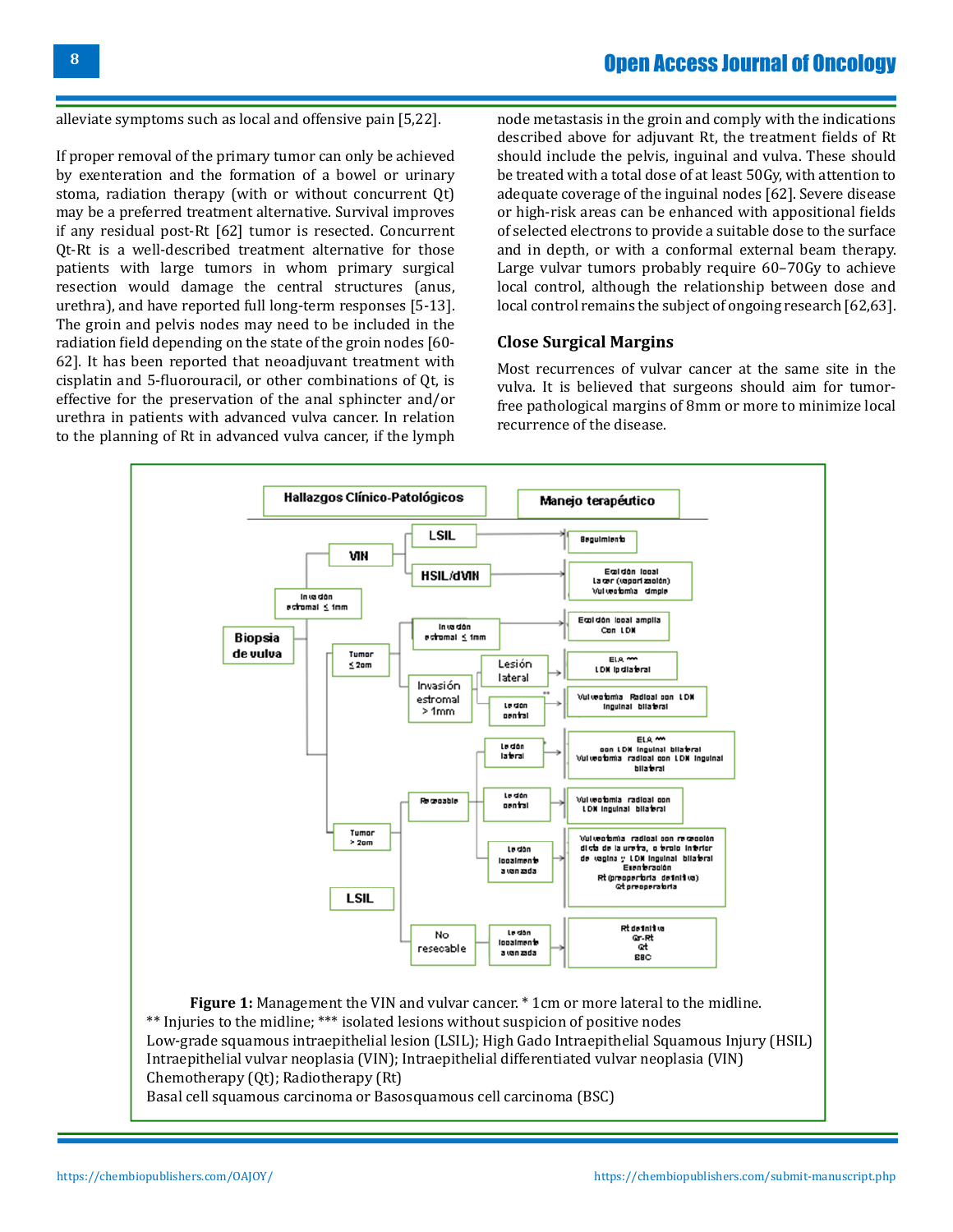Multiple retrospective studies have tried to evaluate the factors that can determine vulvar recurrence, and other clinical determinants have been suggested in addition to inadequate excision margins, although it is not clear which combination of factors is more significant [63-67]. Two types of local recurrences were described, those of the same site as the original (primary) tumor and those of a different vulvar site. An analysis of patients with vulvar cancer showed that recurrences at the primary site occurred with a mean disease-free interval of 21 months and were associated with a histopathological margin of 8mm or less, as reported in several other documents [22,53]. "Recurrences" in remote vulvar sites occurred later, with a mean disease-free interval of 69 months, and were more commonly associated with lichen sclerosus [40-42].

Since most vulvar squamous carcinomas arise in an atypical skin fund such as HSIL, lichen sclerosus and dVIN, and as they characteristically recur locally but often in remote sites of the original tumor, it is suggested that many "recurrences" may actually be secondary. Primary tumors, which arise in a "cancer field", an area of genetically altered preneoplastic epithelium that has a predisposition to undergo a malignant transformation [40-43]. Patients with close surgical margins (less than 5mm) benefit from postoperative Rt, if it is not possible to remove the margins. A study of 205 women with vulvar cancer reported that margins of 5mm or less represented the highest risk of vulvar recurrence, and that patients who received a dose of more than or equal to 56Gy had a lower risk of relapse than those who received less than or equal to 50.4G and [5-13,68]. Occasionally, positive margins can be increased with brachytherapy, although care must be taken to avoid the risk of necrosis. An alternative is to treat the surgical bed with an appositional electron field or with external beam Rt according to [61]. In recent years, efforts have been made to individualize and reduce radical treatment, with special emphasis on quality of life (QOL) after treatment of patients [10-13], Figure 1.

# **Rare Vulvary Malignances**

### **Melanoma of the Vulva**

Vulvar melanoma is the second most common vulvar malignant neoplasm. Any pigmented vulvar lesion should be biopsied or removed for diagnosis, unless it has been present and has not changed for some time [39]. Most vulvar melanomas involve the clitoris or the labia minora [22]. Clark or Breslow modifications of the system of Staging, as included in the American Joint Committee on Cancer (AJCC) system and based on the depth of the invasion, should be used for staging these lesions instead of the FIGO staging system, as it is the only system prospectively proven to correlate with recurrence and survival [69]. Surgery is the treatment

of choice for vulvar melanomas. The lesions should be treated by ALS and radical, with margins around the lesion of at least 1cm [22]. The current trend leans towards a more conservative resection of vulvar melanomas because no difference in SV has been found in patients undergoing local excision versus those with radical vulvectomy [70,71].

The role of lymphatic LDN is also controversial and, to date, no advantage has been demonstrated in survival for inguinal LDN [71], although the prospective, randomized, multiinstitutional study of the Intergroup Program of Surgical Melanoma, elective LDN versus Observation of intermediate thickness (1–4mm) cutaneous melanomas revealed that elective LDN resulted in a significantly better survival for patients 60 years of age or younger, patients with 1–2mm thick tumors, and patients without tumor ulcer. Sentinel node biopsy has also been screened for vulvar melanoma, and although it is feasible, a false negative rate of 15% has been reported; It has been suggested that the procedure may increase the risk of locoregional recurrences and, therefore, is not a current standard practice [72-74].

#### **Bartholin Gland Cancer**

Bartholin gland carcinomas are rare forms of vulvar cancer; some are associated with HPV-ar; the age varies from 38 to 72 years (with an average of 58.3 years); they are typically deep within the vulva and diagnosis is frequently delayed; As the extension to the overlying skin is a late manifestation and the extension through the Bartholin duct to the vagina, with the consequent bleeding as a presenting symptom is generally according to the tumor size; that this mass of the Bartholin complex is often diagnosed as Bartholin abscess or cyst; 50% of complex Bartholin cancers are of squamous histology and are believed to originate in the Bartholin duct instead of the gland. The rest includes a variety of rare adenocarcinomas including adenoid / c cystic carcinomas with indolent natural history, proneness to perineural invasion, and rare lymph node spread.

All SCCs of the Bartholin gland expressed p16 diffusely and intensely regardless of histological characteristics and grade; they support the etiological role of HPV in the pathogenesis of SCC of the Bartholin gland. Bartholin gland cancers can be transitional cells or SCCs that arise from the duct, or adenocarcinomas that arise from the glands. There are also cystic and adenoscamosal adenoid variants. All SSCs showed a diffuse and intense p16 expression consistent with the presence of HPV [70,75]. Most are in the early stage. . The average clinical follow-up was 53.7 months (range, 3-181 months), they are disease free (75%). Diagnosis is often made after resection of a persistent or recurrent Bartholin cyst [22]. The traditional approach to therapy is radical vulvectomy with bilateral and pelvic inguinal LDN or with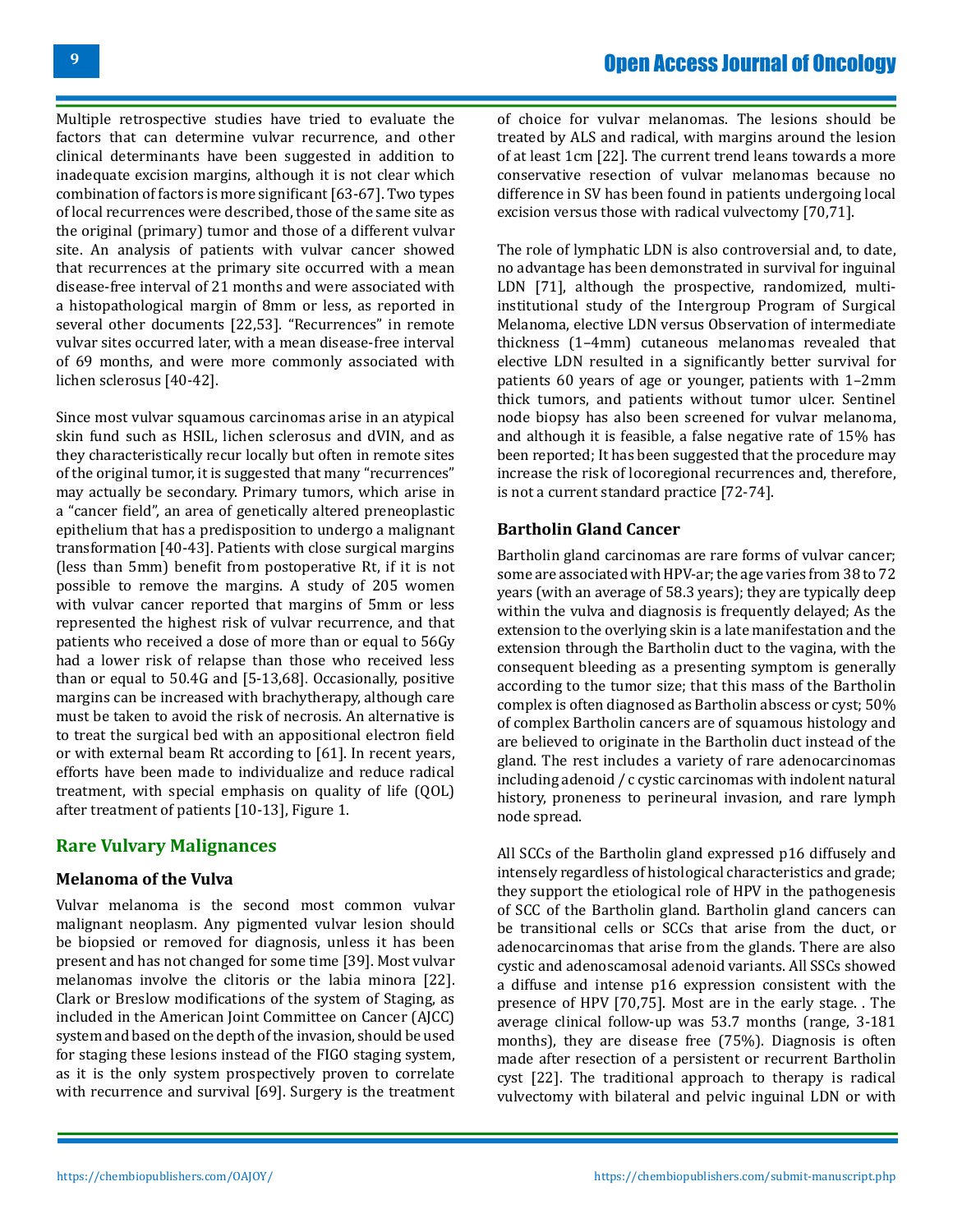a radical hemivulvectomy and a bilateral groin LDN; Due to the location of these tumors, deep in the ischiorectal fossa, adequate surgical margins are difficult to achieve and postoperative Rt decreases the probability of local recurrence and adjuvant Rt is recommended for positive margins or perineural invasion [75].

A complete excision of the disease often requires extensive and deep dissection. Less radical cleavages, such as local radical excision or partial vulvectomy with ipsilateral inguinal LDN, also appear to be effective. Surgical margins are often microscopically positive due to the proximity of the primary to the anus-rectum and pubic arch and require postoperative Rt to reduce the incidence of local recurrence. In the case of ipsilateral inguinal nodes, pelvic bilateral inguinal radiation and the frequency of regional recurrence may decrease. Primary Qt-Rt or brachytherapy are therapeutic options that may allow preservation of rectal function or obviate the need for surgery as a whole in women with primary carcinoma of the Bartholin gland. Qt-Rt is particularly effective in cancers with squamous histology. For advanced disease, individual case reports describe the activity for liposomal doxorubicin and paclitaxel [5,22,75].

### **Warty Carcinoma**

Radical local excision is usually adequate, such as locally invasive warty carcinoma, but rarely metastasizes. Suspicious lymph nodes should do a biopsy; if positive, then inguinofemoral lymphadenectomy is indicated. Rt is contraindicated because it is thought to induce anaplastic transformation and increase the probability of metastasis, but there is no evidence. Recurrences are usually treated with surgery [5,22].

### **Paget's Disease of the Vulva**

Paget's disease is rare and affects the apocrine glands of the vulva. There are two types: the primary form begins as an intraepithelial lesion, but the secondary form is due to the invasion of an underlying adenocarcinoma, which can be anorectal, urothelial or genital tract carcinoma (for example, endocervical or endometrial) [76-78]. Paget vulvar disease occurs predominantly in postmenopausal women who present with vulvar pruritus and pain and, on examination, an eczematoid suppurative lesion is often observed. The diagnosis is usually confirmed by a biopsy, which will also help to differentiate between an intraepithelial and invasive lesion [24].

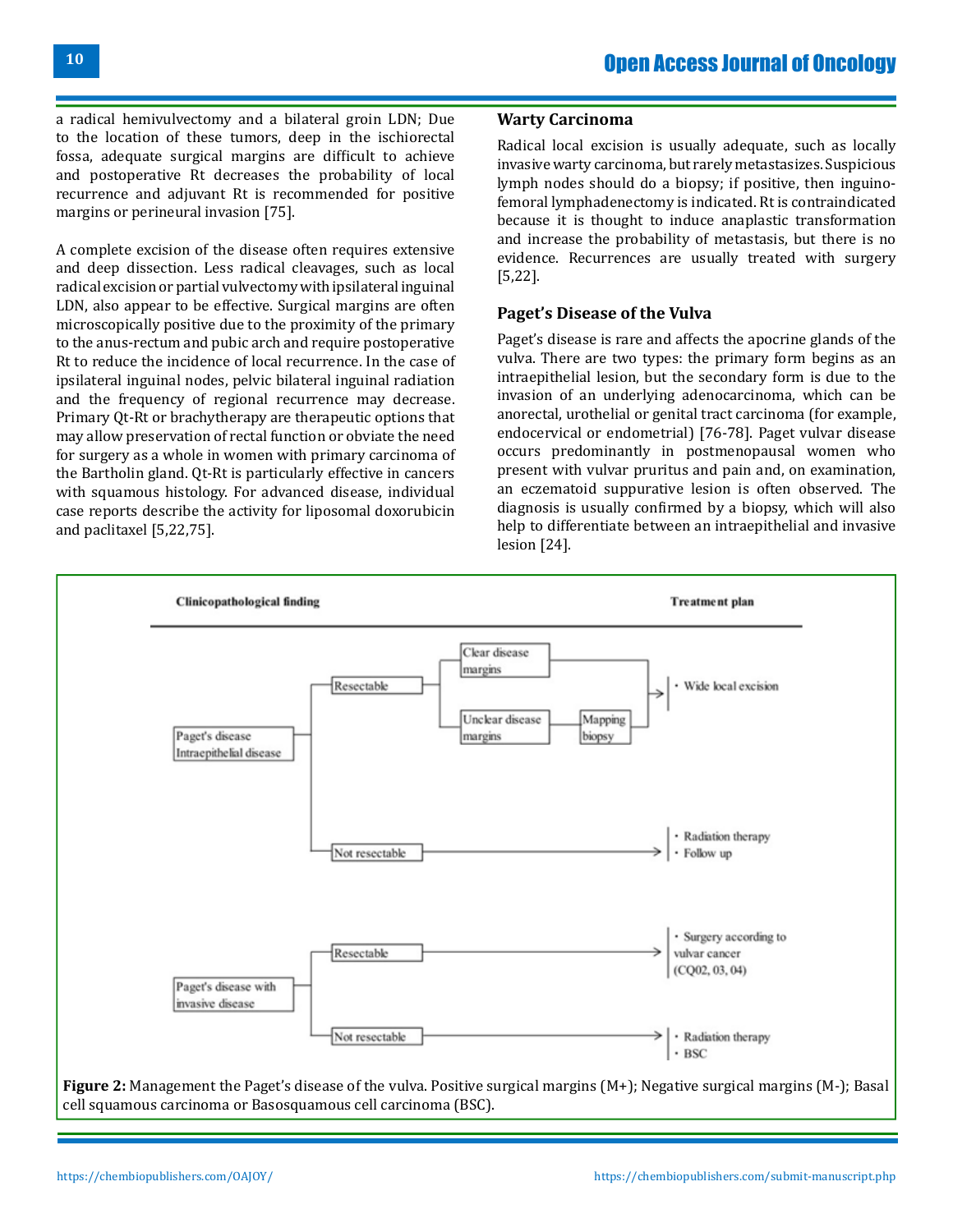The treatment of choice for intraepithelial Paget's disease is wide local excision. Clear margins are difficult to achieve since histopathological changes often extend well beyond what is macroscopically visible; Even with adequate margins, recurrence rates are high. Treatment with Mohs micrographic surgery (ie, microscopically controlled systematic excision of cancerous tissue) may be associated with a lower recurrence rate, particularly for recurrent tumors [5,22]. Due to the high recurrence rate and surgical morbidity, there is a current movement to perform a less radical resection for intraepithelial lesions, with a new excision at a later date if the lesions recur. Lesions involving the urethra or anus also present a management challenge and require laser therapy [20]. Another conservative treatment option is local imiquimod [5,22]. A Cochrane meta-analysis that investigated treatment options concluded that there was no "better" intervention for Paget vulvar disease [77]. If there is an underlying adenocarcinoma, the treatment should be a radically wide local excision with margins of at least 1cm. An inguine-femoral LDN should be performed, with adjuvant Rt for the same indications as for squamous carcinomas [78- 81], (Figure 2).

### **Sarcomas**

Wide local excision is the standard method, lymph node metástasis are uncommon. Among the most common histological types are angiomyxoma and rhabdomyosarcoma; The latter is diagnosed in children. Surgical treatment is usually accompanied by preoperative or postoperative radiotherapy in analogy with the treatment of limbs and soft tissue sarcomas in anatomical sites where wide surgical margins cannot be obtained significantly absent, debilitating sequelae such as amputation of limbs [5,22,81].

### **Basal cell carcinoma**

Basal cell squamous carcinoma or Basosquamous cell carcinoma (BSC), represents 2% of vulvar cancer, affect postmenopausal Caucasian women can be locally invasive; although, without metastatic; its typical appearance is the ulcer with irregular central borders; The lesion may be pigmented or pearly or gray. They are often asymptomatic, but itching, bleeding or pain may occur; associated with a high incidence of antecedent or concomitant malignancy in other parts of the body, a thorough search of other primary malignant tumors should be performed [5,22,81].

# **Histopathological Considerations**

In relation to sample analyzes, the following should be taken into account 29-31:

- 1. Orientation: the correct orientation of the surgical piece is important.
- 2. Photographs: of the complete sample, of the origin of

each tissue block.

- 3. Measurements: sample size, dimensions of any visible tumor, tumor-free macroscopic margins and tumor depth (sections taken through the tumor). Sections should also be taken from the urethral, anal and vaginal resection margins
- 4. Lymph nodes: the site from which they were removed must be dissected, a complete cross section of each lymph node must be embedded.
- 1. The following histopathological points [27-31] should be taken into account:
- 1. Type of tumor
- 2. Depth of invasion: measured from the epithelial-stromal junction of the adjacent dermal papilla to the deepest point of invasion by the tumor.
- 3. Tumor grade. 4. Histopathological measurement of tumor-free margins and declaration of whether the tumor is completely removed.
- 4. Presence or absence of perineural lymphovascular space invasion.
- 5. Nature of the adjacent squamous epithelium, for example, dVIN, lichen sclerosus and changes associated with HPV.
- 6. Sites and number of nodes examined, number of lymph node metástasis and presence or absence of extracapsular extension.

# **Dissemination Mode**

Vulvar cancer metastasizes by a variety of mechanisms. Understanding these potential pathways is important for the evaluation and treatment of these tumors; The spreads include: Direct extension to adjacent structures (for example, the vagina, urethra, clitoris, anus). Lymph node regional lymph nodes may occur early in the course of the disease, even in patients with small lesions; 10% of superficially invasive vulvar cancer (lesions > 1 but < 3mm of stromal invasion) had lymph node metastases at diagnosis [29,31,41]. Most vulvar cancers first spread in the lymph nodes in the groin (inguinal-femoral), so these nodes are sampled as part of staging. Lesions found on one side of the vulva generally spread only to the ipsilateral inguinal nodes. Hematogenous dissemination, which usually occurs late in the course of the disease, is rare in patients without inguino-femoral lymph node involvement. In patients with less than three positive lymph nodes at the time of initial diagnosis they had a lower risk of hematogenous dissemination, compared to those with three or more positive lymph nodes (4 vs. 66%, respectively) [46,53,57].

# **Postoperative Complications**

In vulvar cancer it is relatively high. The rate of complications of the vulva in the wound varies from 9 to 58%, while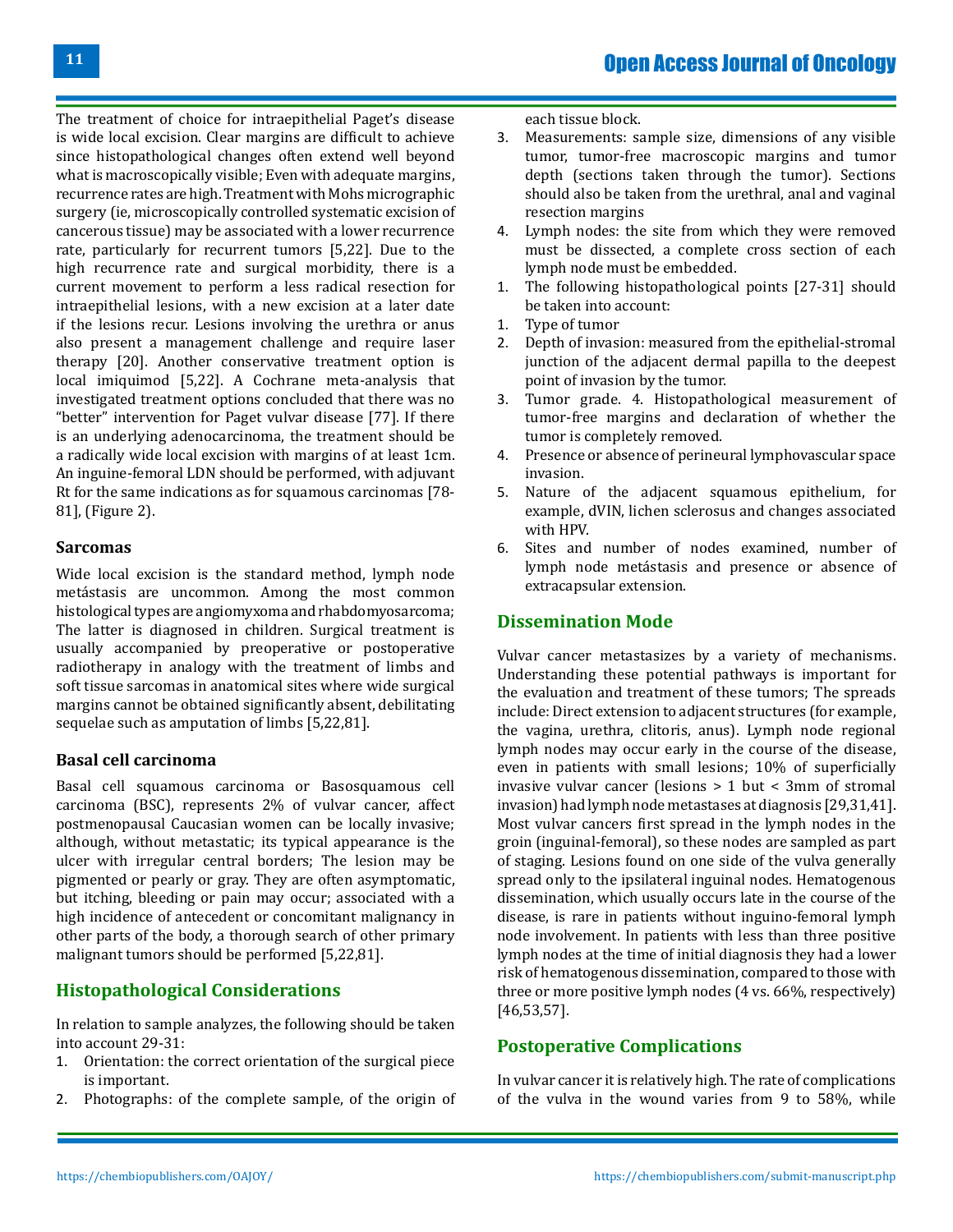frequent urination or urinary incontinence are confirmed in 8 to 28% of cases. The frequency of inguinal complications after inguinal lymphadenectomy is reported as 21 to 39% for infection, 17 to 39% for wound dehiscence, 21 to 57% for cellulite, 11 to 40% for lymphocele, and 14 to 48% for lymphedema. Most cases of lymphedema occur in the legs within the first 12 months after surgery and are chronic. Lymphedema is aggravated by obesity, infection, the addition of radiotherapy and deep vein thrombosis after surgery [29,31,41,46]. In addition, psychological and social problems occur frequently after surgery for vulvar cancer, including psychological stress, pain during sexual intercourse, decreased libido, frequent urination and incontinence. Because these problems are detrimental to the quality of life of a patient [41,46,53,57].

### **Local Recurrence**

Treatment recommendations for patients with recurrent vulvar cancer take into account the patient's functional status, previous treatment modalities received, and recurrence sites [42]. Vulvar cancer recurrences are classified as (n primary or residual tumor bed in the vulva) or local, regional (in ganglia) or distant (hematogenous). The distribution of recurrences in

37% of which recurred after primary oncological (surgical) management: local recurrences in vulva or inguinal regions in 53 and 19%, respectively. The recurrences to distant involved the pelvis or extra-pelvic in 6 and 8%, respectively and the multiple recurrences [53,55,56] in 14%.

### **Local Recurrence**

Isolated local recurrence, which comes from a new excision instead of systemic therapy; local perineal recurrences are often treated successfully with re-excision, and inguinals their prognosis is worse; with 5-year survival rates according to recurrence site [5,22]: in vulva 60%; inguinal and pelvic 27%, distance 15%, multiple 14%. Patients with a local recurrence who are not candidates for surgery should be offered local radiation if this has not been previously used. If previous radiation has been of a limited dose, it is prudent to return to irradiation at small target volumes along with concurrent chemotherapy may be a reasonable option in carefully selected patients with manageable late toxicity. For patients without surgical options or Qt-Rt, systemic chemotherapy, similar to the approach of women with metastatic disease, may be offered 5.22. the recommended treatments for recurrent disease [10,53,55,56] (Figure 3).

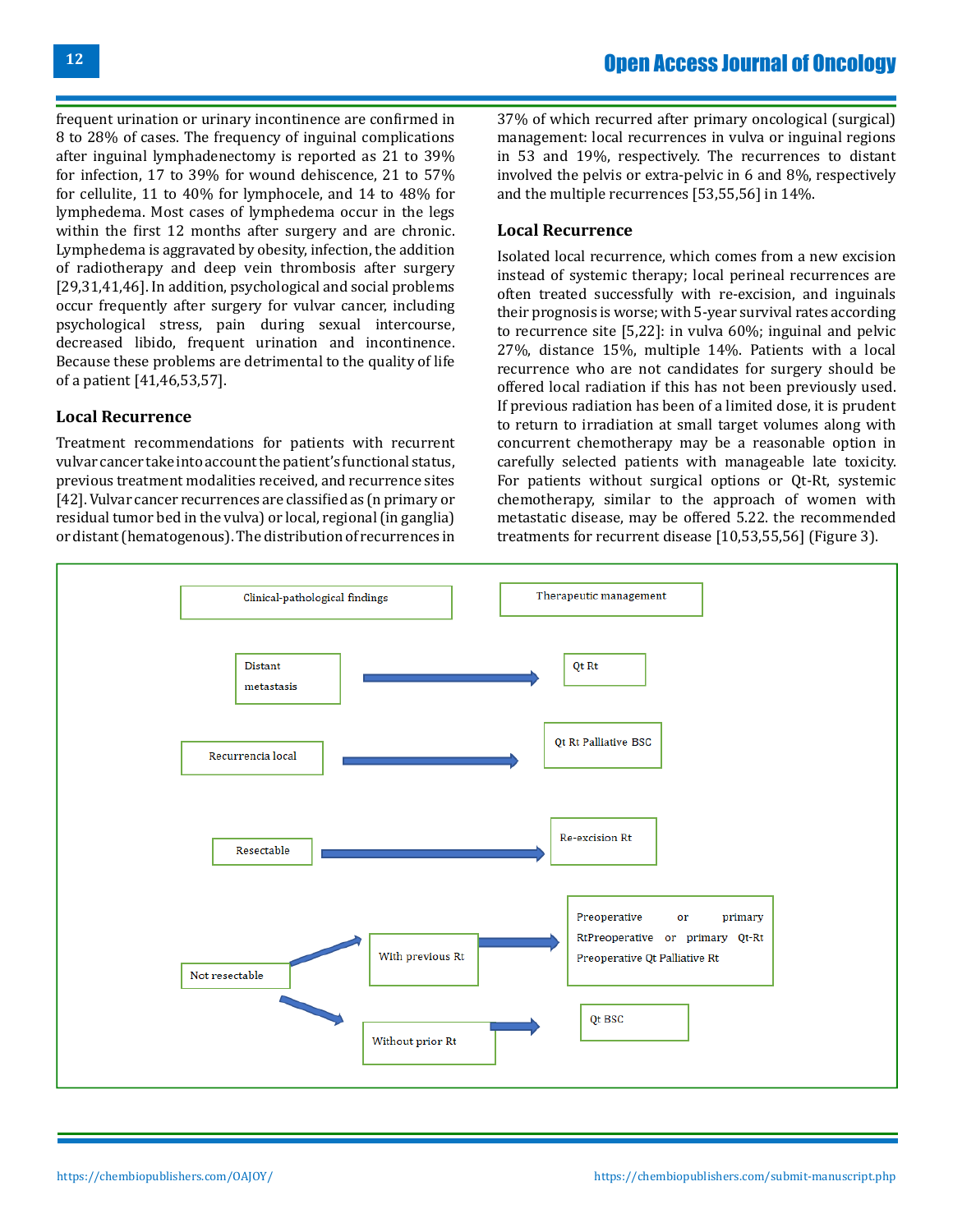

**Figure 3:** Management of recurrent vulvar cáncer. Qt (Chemotherapy), Rt (Radiotherapy), Basosquamous cell carcinoma (BSC), LDN (Lymphadenectomy).

## **Metastasic Disease**

For patients with recurrent disease that involves the pelvic region, multiple sites and/or distant metastatic disease, we offer chemotherapy, provided that the patients are candidates for systemic treatment. If patients are not candidates for or reject systemic treatment, referral to palliative care is appropriate. There are no prospective first-line chemotherapy trials for this population. Therefore, we extrapolate our treatment of metastatic cervical cancer management, in which platinum-based treatment is routinely administered in this environment [10]. Our preference is to administer carboplatin plus paclitaxel because this combination has been shown to be better tolerated than cisplatin plus In paclitaxel in a trial of women with metastatic cervical cancer, there is little data on the efficacy of the first and adjuvant Qt. The Qt-Rt that are active in other types of squamous cell cancer are not as active in vulvar metastatic carcinoma [22]. Women who are not candidates for chemotherapy due to comorbidities or poor general condition should receive palliative care. For these patients, Rt can provide relief to symptomatic sites [10,22,42,53,55,56].

### **Follow-Up and Surveillance After Treatment**

The majority of vulvar cancer relapses occur in the first year, 10% had a second malignancy diagnosed  $\geq$  5 years after initial treatment, demonstrating the need for longterm follow-up; interrogating, the symptomatology and performing exploration of the vulva, skin and inguinal nodes; in early stage, it is done every six months during the first 2 years and then annually; in advanced stage, every three

months for the first 2 years, and then every six months for 3 to 5 years, and then annually (the Pap cervical or vaginal if the cervix has been removed annually). Routine use of imaging studies should be avoided. Most salvageable recurrences are easily detected by physical examination. If recurrence is suspected, computed tomography and / or positron emission tomography are performed, colposcopy and vulvar biopsy are indicated when abnormalities are observed on physical examination [79-81]. Sexual dysfunction and alterations in body image are common after treatment and should be addressed during follow-up visits [22].

### **Conclusion**

Vulvar cancer is one of the less common gynecological cancers, and the role of its prognostic factors is far from clear; is associated with a greater probability of receiving a suboptimal treatment in patients with multiple comorbidities, which increases the risk of disease recurrence and mortality because vulvar cancer is difficult to perform a prospective evaluation of prognostic factors, age represents a Confusion factor when assessing the impact of comorbidities on Survival, to be used as a tool for a more personalized and individualized management of the patient.

### **References**

- 1. [Hacker NF, Eifel PJ, van der Velden J \(2012\) Cancer of the](https://www.ncbi.nlm.nih.gov/pubmed/22999509) [vulva. Int J Gynecol Obstet 131\(Suppl 2\): S76-S83.](https://www.ncbi.nlm.nih.gov/pubmed/22999509)
- 2. [Koh WJ, Greer BE, Abu-Rustum NR, Campos SM, Cho KR,](https://www.ncbi.nlm.nih.gov/pubmed/28040721)  [et al. \(2017\) Vulvar cancer, version 1.2017, NCCN clinical](https://www.ncbi.nlm.nih.gov/pubmed/28040721)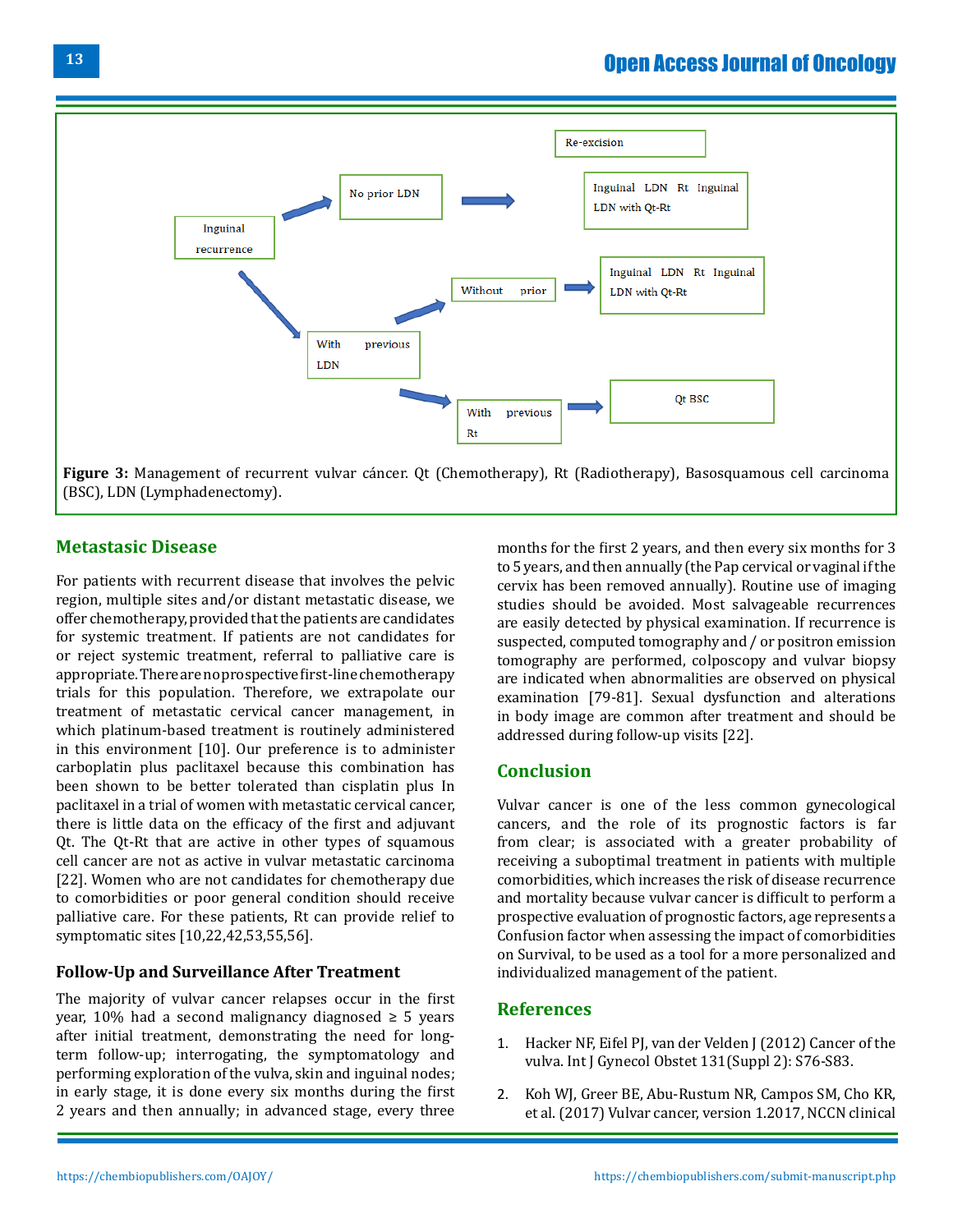[practice guidelines in oncology. J Natl Compr Canc Netw](https://www.ncbi.nlm.nih.gov/pubmed/28040721) [15\(1\): 92-120.](https://www.ncbi.nlm.nih.gov/pubmed/28040721)

- 3. [Rao YJ, Chin RI, Hui C, Mutch DG, Powell MA, et al. \(2017\)](https://www.ncbi.nlm.nih.gov/pubmed/28662775) [Improved survival with definitive chemoradiation](https://www.ncbi.nlm.nih.gov/pubmed/28662775) [compared to definitive radiation alone in squamous cell](https://www.ncbi.nlm.nih.gov/pubmed/28662775) [carcinoma of the vulva: A review of the National Cancer](https://www.ncbi.nlm.nih.gov/pubmed/28662775) [Database. Gynecol Oncol 146\(3\): 572-579.](https://www.ncbi.nlm.nih.gov/pubmed/28662775)
- 4. [Schnürch HG, Ackermann S, Alt CD, Barinoff J, Böing C,](https://www.ncbi.nlm.nih.gov/pubmed/27765958) [et al. \(2016\) Diagnosis, Therapy and Follow-up Care of](https://www.ncbi.nlm.nih.gov/pubmed/27765958) [Vulvar Cancer and its Precursors. Guideline of the DGGG](https://www.ncbi.nlm.nih.gov/pubmed/27765958) [and DKG \(S2k-Level, AWMF Registry Number 015/059,](https://www.ncbi.nlm.nih.gov/pubmed/27765958) [November 2015. Geburtshilfe Frauenheilkd 76\(10\):](https://www.ncbi.nlm.nih.gov/pubmed/27765958) [1035-1049.](https://www.ncbi.nlm.nih.gov/pubmed/27765958)
- 5. [Berek JS, Karam A \(2020\) vulvar cancer: epidemiology,](https://www.uptodate.com/contents/vulvar-cancer-epidemiology-diagnosis-histopathology-and-treatment) [diagnosis, histopatology, and treatment.](https://www.uptodate.com/contents/vulvar-cancer-epidemiology-diagnosis-histopathology-and-treatment)
- 6. [NCCN \(2019\) Vulvar Cancer, Version 2.2019. Clinical](https://www.nccn.org/professionals/) [Practice Guidelines in Oncology. National Comprehensive](https://www.nccn.org/professionals/) [Cancer Network.](https://www.nccn.org/professionals/)
- 7. [Querleu D, Planchamp F, Chiva L, Fotopoulou C, Barton](https://www.ncbi.nlm.nih.gov/pubmed/30814245) [D, et al. \(2017\) European Society of Gynaecological](https://www.ncbi.nlm.nih.gov/pubmed/30814245) [Oncology \(ESGO\) Guidelines for the Management of](https://www.ncbi.nlm.nih.gov/pubmed/30814245) [Patients With Vulvar Cancer. Int J Gynecol Cancer 27\(7\):](https://www.ncbi.nlm.nih.gov/pubmed/30814245) [832-837.](https://www.ncbi.nlm.nih.gov/pubmed/30814245)
- 8. [Oonk MHM, Planchamp F, Baldwin P, Bidzinski M,](https://www.ncbi.nlm.nih.gov/pubmed/28441255) [Brännström M, et al. \(2017\) European Society of](https://www.ncbi.nlm.nih.gov/pubmed/28441255) [Gynaecological Oncology Guidelines for the management](https://www.ncbi.nlm.nih.gov/pubmed/28441255) [of patients with vulvar cancer. Int J Gynecol Cancer](https://www.ncbi.nlm.nih.gov/pubmed/28441255) [27\(4\): 832-837.](https://www.ncbi.nlm.nih.gov/pubmed/28441255)
- 9. Zigras T, [Kupets R, Barbera L, Covens A, Gien LT \(2019\)](https://www.ncbi.nlm.nih.gov/pubmed/30876675) [Uptake of sentinel lymph node procedures in women](https://www.ncbi.nlm.nih.gov/pubmed/30876675) with vulvar cancer [over time in a population based study.](https://www.ncbi.nlm.nih.gov/pubmed/30876675) [Gynecol Oncol 153\(3\): 574-579.](https://www.ncbi.nlm.nih.gov/pubmed/30876675)
- 10. [Toshiaki Saito, Tsutomu Tabata, Hitoshi Ikushima,](https://link.springer.com/article/10.1007/s10147-017-1193-z) [Hiroyuki Yanai, Hironori Tashiro, et al. \(2018\) Japan](https://link.springer.com/article/10.1007/s10147-017-1193-z) [Society of Gynecologic Oncology guidelines 2015 for the](https://link.springer.com/article/10.1007/s10147-017-1193-z) [treatment of vulvar cancer and vaginal cancer. Int J Clin](https://link.springer.com/article/10.1007/s10147-017-1193-z) [Oncol 23\(2\): 201-234.](https://link.springer.com/article/10.1007/s10147-017-1193-z)
- 11. [Weinberg D, Gomez-Martinez RA \(2019\) Vulvar Cancer.](https://www.ncbi.nlm.nih.gov/pubmed/30683259) [Obstet Gynecol Clin North Am 46\(1\):125-135.](https://www.ncbi.nlm.nih.gov/pubmed/30683259)
- 12. [Solopova AG, Tselovalnikova EV, Moskvichyova VS,](https://www.gynecology.su/jour/article/view/535?locale=en_US) [Blbulyan TA, Shkoda AS, et al. \(2018\) Background](https://www.gynecology.su/jour/article/view/535?locale=en_US) [and precancerous processes of the vulva and vagina:](https://www.gynecology.su/jour/article/view/535?locale=en_US) [etiopathogenesis, diagnosis and treatment. Obstetrics,](https://www.gynecology.su/jour/article/view/535?locale=en_US) [Gynecology and Reproduction 12\(4\): 52-61.](https://www.gynecology.su/jour/article/view/535?locale=en_US)
- 13. [Raimond E, Delorme C, Ouldamer L, Carcopino X,](https://www.ncbi.nlm.nih.gov/pubmed/31285094) [Bendifallah S, et al. \(2019\) Surgical treatment of vulvar](https://www.ncbi.nlm.nih.gov/pubmed/31285094)

[cancer: Impact of tumor-free margin distance on](https://www.ncbi.nlm.nih.gov/pubmed/31285094)  [recurrence and survival. A multicentre cohort analysis](https://www.ncbi.nlm.nih.gov/pubmed/31285094) [from the francogyn study group. Eur J Surg Oncol 45\(11\):](https://www.ncbi.nlm.nih.gov/pubmed/31285094)  [2109-2114.](https://www.ncbi.nlm.nih.gov/pubmed/31285094)

- 14. [Barlow EL, Kang YJ, Hacker NF, Canfell K \(2015\) Changing](https://www.ncbi.nlm.nih.gov/pubmed/26495761) [trends in vulvar cancer incidence and mortality rates in](https://www.ncbi.nlm.nih.gov/pubmed/26495761) [Australia Since 1982. Int J Gynecol Cancer 25\(9\): 1683-](https://www.ncbi.nlm.nih.gov/pubmed/26495761) [1689.](https://www.ncbi.nlm.nih.gov/pubmed/26495761)
- 15. [Kang YJ, Smith M, Barlow E, Coffey K, Hacker N, et](https://www.ncbi.nlm.nih.gov/pubmed/28730615)  [al. \(2017\) Vulvar cancer in high-income countries:](https://www.ncbi.nlm.nih.gov/pubmed/28730615) [Increasing burden of disease. Int J Cancer 141\(11\):](https://www.ncbi.nlm.nih.gov/pubmed/28730615) [2174-2186.](https://www.ncbi.nlm.nih.gov/pubmed/28730615)
- 16. [Butt JL, Botha MH \(2017\) Vulvar cancer is not a disease of](https://www.ncbi.nlm.nih.gov/pubmed/29262943) [the elderly: Treatment and outcome at a tertiary referral](https://www.ncbi.nlm.nih.gov/pubmed/29262943)  [centre in South Africa. S Afr Med J 107\(11\): 1000-1004.](https://www.ncbi.nlm.nih.gov/pubmed/29262943)
- 17. [Muigai J, Jacob L, Dinas K, Kostev K, Kalder M \(2018\)](https://www.ncbi.nlm.nih.gov/pubmed/29492231) [Potential delay in the diagnosis of vulvar cancer and](https://www.ncbi.nlm.nih.gov/pubmed/29492231) [associated risk factors in women treated in German](https://www.ncbi.nlm.nih.gov/pubmed/29492231) [gynecological practices. Oncotarget 9\(9\): 8725-8730.](https://www.ncbi.nlm.nih.gov/pubmed/29492231)
- 18. [Xiao X, Meng YB, Bai P, Zou J, Zhang Y, et al. \(2017\) Vulvar](https://www.ncbi.nlm.nih.gov/pubmed/28928886)  [cancer in China: Epidemiological features and risk](https://www.ncbi.nlm.nih.gov/pubmed/28928886) [analysis. J Cancer 8\(15\): 2950-2958.](https://www.ncbi.nlm.nih.gov/pubmed/28928886)
- 19. [Faber MT, Sand FL, Albieri V, Norrild B, Kjaer SK, et al.](https://www.ncbi.nlm.nih.gov/pubmed/28577297)  [\(2017\) Prevalence and type distribution of human](https://www.ncbi.nlm.nih.gov/pubmed/28577297)  [papillomavirus in squamous cell carcinoma and](https://www.ncbi.nlm.nih.gov/pubmed/28577297)  [intraepithelial neoplasia of the vulva. Int J Cancer 141\(6\):](https://www.ncbi.nlm.nih.gov/pubmed/28577297) [1161-1169.](https://www.ncbi.nlm.nih.gov/pubmed/28577297)
- 20. [Cobos GA, Pomeranz MK \(2017\) A general approach to](https://www.ncbi.nlm.nih.gov/pubmed/28778633)  [the evaluation and the management of vulvar disorders.](https://www.ncbi.nlm.nih.gov/pubmed/28778633) [Obstet Gynecol Clin North Am 44\(3\): 321-327.](https://www.ncbi.nlm.nih.gov/pubmed/28778633)
- 21. [Coleman RL, Ali S, Levenback CF, Gold MA, Fowler JM,](https://www.ncbi.nlm.nih.gov/pubmed/23201592)  [et al. \(2013\) Is bilateral lymphadenectomy for midline](https://www.ncbi.nlm.nih.gov/pubmed/23201592)  [squamous carcinoma of the vulva always necessary? An](https://www.ncbi.nlm.nih.gov/pubmed/23201592)  [analysis from Gynecologic Oncology Group \(GOG\) 173.](https://www.ncbi.nlm.nih.gov/pubmed/23201592) [Gynecol Oncol 128\(2\): 155-159.](https://www.ncbi.nlm.nih.gov/pubmed/23201592)
- 22. [Karam A, Berek JS \(2019\) Squamous cell carcinoma of](https://www.uptodate.com/contents/squamous-cell-carcinoma-of-the-vulva-staging-and-surgical-treatment) [the vulva: Stating and surgical treatment.](https://www.uptodate.com/contents/squamous-cell-carcinoma-of-the-vulva-staging-and-surgical-treatment)
- 23. [Rantshabeng PS, Moyo S, Moraka NO, Ndlovu A,](https://www.ncbi.nlm.nih.gov/pubmed/29178840)  [MacLeod IJ, et al. \(2017\) Prevalence of oncogenic human](https://www.ncbi.nlm.nih.gov/pubmed/29178840)  [papillomavirus genotypes in patients diagnosed with](https://www.ncbi.nlm.nih.gov/pubmed/29178840)  [anogenital malignancies in Botswana. BMC Infect Dis](https://www.ncbi.nlm.nih.gov/pubmed/29178840) [17\(1\): 731.](https://www.ncbi.nlm.nih.gov/pubmed/29178840)
- 24. [Palumbo AR, Fasolino C, Santoro G, Gargano V, Rinaldi M,](https://www.ncbi.nlm.nih.gov/pubmed/27896230) [et al. \(2016\) Evaluation of symptoms and prevention of](https://www.ncbi.nlm.nih.gov/pubmed/27896230)  [cancer in menopause: The value of vulvar exam. Transl](https://www.ncbi.nlm.nih.gov/pubmed/27896230)  [Med UniSa 15: 74-79.](https://www.ncbi.nlm.nih.gov/pubmed/27896230)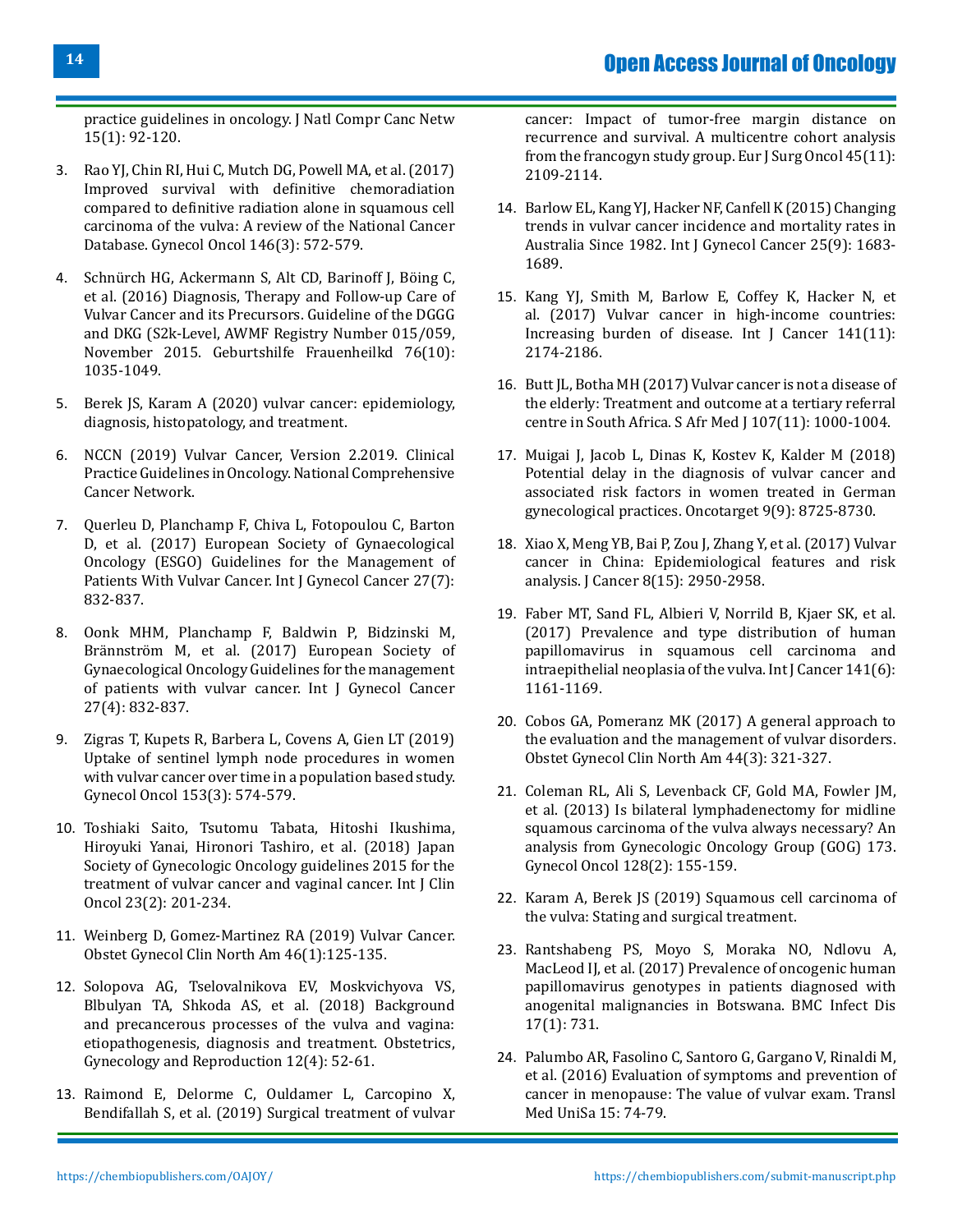- 25. [Serrano B, de Sanjosé S, Tous S, Quiros B, Muñoz N, et](https://www.ncbi.nlm.nih.gov/pubmed/26121913) [al. \(2015\) Human papillomavirus genotype attribution](https://www.ncbi.nlm.nih.gov/pubmed/26121913) [for HPVs 6, 11, 16, 18, 31, 33, 45, 52 and 58 in female](https://www.ncbi.nlm.nih.gov/pubmed/26121913)[anogenital lesions. Eur J Cancer 51\(13\): 1732-1741.](https://www.ncbi.nlm.nih.gov/pubmed/26121913)
- 26. [Vargas-Hernández VM, Acosta-Altamirano G \(2012\)](https://www.medigraphic.com/pdfs/circir/cc-2012/cc123o.pdf) Prevención primaria del [cáncer cervicouterino. Cir Cir](https://www.medigraphic.com/pdfs/circir/cc-2012/cc123o.pdf) 80: [291-301.](https://www.medigraphic.com/pdfs/circir/cc-2012/cc123o.pdf)
- 27. [Garland SM, Paavonen J, Jaisamrarn U, Naud P, Salmerón](https://www.ncbi.nlm.nih.gov/pubmed/27541373) [J, et al. \(2016\) Prior human papillomavirus-16/18 AS04](https://www.ncbi.nlm.nih.gov/pubmed/27541373) [adjuvanted vaccination prevents recurrent high grade](https://www.ncbi.nlm.nih.gov/pubmed/27541373) [cervical intraepithelial neoplasia after definitive surgical](https://www.ncbi.nlm.nih.gov/pubmed/27541373) [therapy: Post-hoc analysis from a randomized controlled](https://www.ncbi.nlm.nih.gov/pubmed/27541373) [trial. Int J Cancer 139\(12\): 2812-2826.](https://www.ncbi.nlm.nih.gov/pubmed/27541373)
- 28. [Hansen BT, Campbell S, Nygard M \(2018\) Long-term](https://www.ncbi.nlm.nih.gov/pubmed/29476028) [incidence trends of HPV-related cancers, and cases](https://www.ncbi.nlm.nih.gov/pubmed/29476028) [preventable by HPV vaccination: a registry-based study](https://www.ncbi.nlm.nih.gov/pubmed/29476028) [in Norway. BMJ Open 8\(2\): e019005.](https://www.ncbi.nlm.nih.gov/pubmed/29476028)
- 29. [Rakislova N, Clavero O, Alemany L, Saco A, Quirós B, et](https://www.ncbi.nlm.nih.gov/pubmed/28815579) [al. \(2017\) Histological characteristics of HPV-associated](https://www.ncbi.nlm.nih.gov/pubmed/28815579) [and -independent squamous cell carcinomas of the vulva:](https://www.ncbi.nlm.nih.gov/pubmed/28815579) [A study of 1,594 cases. Int J Cancer 141\(12\): 2517-2527.](https://www.ncbi.nlm.nih.gov/pubmed/28815579)
- 30. [Pils S, Gensthaler L, Alemany L, Horvat R, de Sanjose S,](https://www.ncbi.nlm.nih.gov/pubmed/28884278) [et al. \(2017\) HPV prevalence in vulvar cancer in Austria.](https://www.ncbi.nlm.nih.gov/pubmed/28884278) [Wien Klin Wochenschr 129\(21-22\): 805-809.](https://www.ncbi.nlm.nih.gov/pubmed/28884278)
- 31. [Hoang LN, Park KJ, Soslow RA, Murali R \(2016\) Squamous](https://www.ncbi.nlm.nih.gov/pubmed/27113549) [precursor lesions of the vulva: Current classification and](https://www.ncbi.nlm.nih.gov/pubmed/27113549) [diagnostic challenges. Pathology 48\(4\): 291-302.](https://www.ncbi.nlm.nih.gov/pubmed/27113549)
- 32. [Bornstein J, Bogliatto F, Haefner HK, Stockdale CK, Preti](https://www.ncbi.nlm.nih.gov/pubmed/26942352) [M, et al. \(2016\) The 2015 International Society for the](https://www.ncbi.nlm.nih.gov/pubmed/26942352) [Study of Vulvovaginal Disease \(ISSVD\) terminology of](https://www.ncbi.nlm.nih.gov/pubmed/26942352) [vulvar squamous intraepithelial lesions. Obstet Gynecol](https://www.ncbi.nlm.nih.gov/pubmed/26942352) [127\(2\): 264-268.](https://www.ncbi.nlm.nih.gov/pubmed/26942352)
- 33. Bornstein J, Bogliatto F, Haefner HK, Stockdale CK, Preti M, et al. (2016) The 2015 International Society for the Study of Vulvovaginal Disease (ISSVD) Terminology of Vulvar Squamous Intraepithelial Lesions. J Lower Gen Tract Dis 20: 11-14.
- 34. [Fistarol SK, Itin PH \(2013\) Diagnosis and treatment of](https://www.ncbi.nlm.nih.gov/pubmed/23329078) [lichen sclerosus: An update. Am J Clin Dermatol 14: 27-](https://www.ncbi.nlm.nih.gov/pubmed/23329078) [47.](https://www.ncbi.nlm.nih.gov/pubmed/23329078)
- 35. [Allbritton JI \(2017\) Vulvar neoplasms, benign and](https://www.ncbi.nlm.nih.gov/pubmed/28778635) [malignant. Obstet Gynecol Clin North Am 44:339-352.](https://www.ncbi.nlm.nih.gov/pubmed/28778635)
- 36. [Lawrie TA, Nordin A, Chakrabarti M \(2016\) Medical and](https://jamanetwork.com/journals/jamaoncology/article-abstract/2542335) [surgical treatments for usual-type vulvar intraepithelial](https://jamanetwork.com/journals/jamaoncology/article-abstract/2542335) [neoplasia. JAMA Oncol 2\(12\): 1647-1648.](https://jamanetwork.com/journals/jamaoncology/article-abstract/2542335)
- 37. [Linda J, Rogers, Mauricio A, Cuello \(2018\) Cancer of the](https://obgyn.onlinelibrary.wiley.com/doi/10.1002/ijgo.12609) [vulva. FIGO Cancer Report 143\(S2\): 4-13.](https://obgyn.onlinelibrary.wiley.com/doi/10.1002/ijgo.12609)
- 38. [O'Donnell RL, Verleye L, Ratnavelu N, Galaal K, Fisher](https://www.ncbi.nlm.nih.gov/pubmed/28034465) [A, et al. \(2017\) Locally advanced vulva cancer: A single](https://www.ncbi.nlm.nih.gov/pubmed/28034465)  [centre review of anovulvectomy and a systematic review](https://www.ncbi.nlm.nih.gov/pubmed/28034465)  [of surgical, chemotherapy and radiotherapy alternatives.](https://www.ncbi.nlm.nih.gov/pubmed/28034465) [Is an international collaborative RCT destined for the](https://www.ncbi.nlm.nih.gov/pubmed/28034465) ["too difficult to do" box?. Gynecol Oncol 144: 438-447.](https://www.ncbi.nlm.nih.gov/pubmed/28034465)
- 39. [Leitao MM Jr \(2014\) Management of vulvar and vaginal](https://www.ncbi.nlm.nih.gov/pubmed/24857113)  [melanomas: Current and future strategies. Am Soc Clin](https://www.ncbi.nlm.nih.gov/pubmed/24857113)  [Oncol Educ Book 34: e277-e281.](https://www.ncbi.nlm.nih.gov/pubmed/24857113)
- 40. [Mahner S, Prieske K, Grimm D, Trillsch F, Prieske S, et al.](https://www.ncbi.nlm.nih.gov/pubmed/25997120)  [\(2015\) Systemic treatment of vulvar cancer. Expert Rev](https://www.ncbi.nlm.nih.gov/pubmed/25997120)  [Anticancer Ther 15\(6\): 629-637.](https://www.ncbi.nlm.nih.gov/pubmed/25997120)
- 41. [Dellinger TH, Hakim AA, Lee SJ, Wakabayashi MT, Morgan](https://www.ncbi.nlm.nih.gov/pubmed/28040722)  [RJ, et al. \(2017\) Surgical management of vulvar cancer. J](https://www.ncbi.nlm.nih.gov/pubmed/28040722)  [Natl Compr Canc Netw 15\(1\): 121-128.](https://www.ncbi.nlm.nih.gov/pubmed/28040722)
- 42. [Micheletti L, Preti M \(2014\) Surgery of the vulva in](https://www.ncbi.nlm.nih.gov/pubmed/25132277) [vulvar cancer. Best Pract Res Clin Obstet Gynaecol 28\(7\):](https://www.ncbi.nlm.nih.gov/pubmed/25132277) [1074-1087.](https://www.ncbi.nlm.nih.gov/pubmed/25132277)
- 43. [Lin G, Chen CY, Liu FY, Yang LY, Huang HJ, et al. \(2015\)](https://www.ncbi.nlm.nih.gov/pubmed/25477274) [Computed tomography, magnetic resonance imaging and](https://www.ncbi.nlm.nih.gov/pubmed/25477274)  [FDG positron emission tomography in the management](https://www.ncbi.nlm.nih.gov/pubmed/25477274)  [of vulvar malignancies. Eur Radiol 25\(5\): 1267-1278.](https://www.ncbi.nlm.nih.gov/pubmed/25477274)
- 44. [Robertson NL, Hricak H, Sonoda Y, Sosa RE, Benz M, et al.](https://www.ncbi.nlm.nih.gov/pubmed/26790773)  [\(2016\) The impact of FDG-PET/CT in the management](https://www.ncbi.nlm.nih.gov/pubmed/26790773)  [of patients with vulvar and vaginal cancer. Gynecol Oncol](https://www.ncbi.nlm.nih.gov/pubmed/26790773)  [140\(3\): 420-424.](https://www.ncbi.nlm.nih.gov/pubmed/26790773)
- 45. [Dolanbay M, Ozcelik B, Abdulrezzak U, Serin IS, Kutuk](https://www.ncbi.nlm.nih.gov/pubmed/26498604)  [MS, et al. \(2016\) F‐18 fluoro‐D‐glucose \(FDG\)‐positron](https://www.ncbi.nlm.nih.gov/pubmed/26498604) [emission tomography \(PET\)/computed tomography](https://www.ncbi.nlm.nih.gov/pubmed/26498604) [\(CT\) in planning of surgery and sentinel lymph node](https://www.ncbi.nlm.nih.gov/pubmed/26498604) [screening in vulvar cancers. Arch Gynecol Obstet 293\(6\):](https://www.ncbi.nlm.nih.gov/pubmed/26498604) [1319-1324.](https://www.ncbi.nlm.nih.gov/pubmed/26498604)
- 46. [Gentileschi S, Servillo M, Garganese G, Fragomeni S, De](https://www.ncbi.nlm.nih.gov/pubmed/27550406)  [Bonis F, et al. \(2016\) Surgical therapy of vulvar cancer:](https://www.ncbi.nlm.nih.gov/pubmed/27550406) [how to choose the correct reconstruction? J Gynecol](https://www.ncbi.nlm.nih.gov/pubmed/27550406)  [Oncol 27\(6\): e60.](https://www.ncbi.nlm.nih.gov/pubmed/27550406)
- 47. [Di Donato V, Bracchi C, Cigna E, Domenici L, Musella A,](https://www.ncbi.nlm.nih.gov/pubmed/29113672)  [et al. \(2017\) Vulvo-vaginal reconstruction after radical](https://www.ncbi.nlm.nih.gov/pubmed/29113672)  [excision for treatment of vulvar cancer: Evaluation of](https://www.ncbi.nlm.nih.gov/pubmed/29113672) [feasibility and morbidity of different surgical techniques.](https://www.ncbi.nlm.nih.gov/pubmed/29113672) [Surg Oncol 26\(4\): 511-521.](https://www.ncbi.nlm.nih.gov/pubmed/29113672)
- 48. [Negosanti L, Sgarzani R, Fabbri E, Palo S, Oranges CM,](https://www.ncbi.nlm.nih.gov/pubmed/26035125)  [et al. \(2015\) Vulvar Reconstruction by Perforator Flaps:](https://www.ncbi.nlm.nih.gov/pubmed/26035125)  [Algorithm for Flap Choice Based on the Topography of](https://www.ncbi.nlm.nih.gov/pubmed/26035125)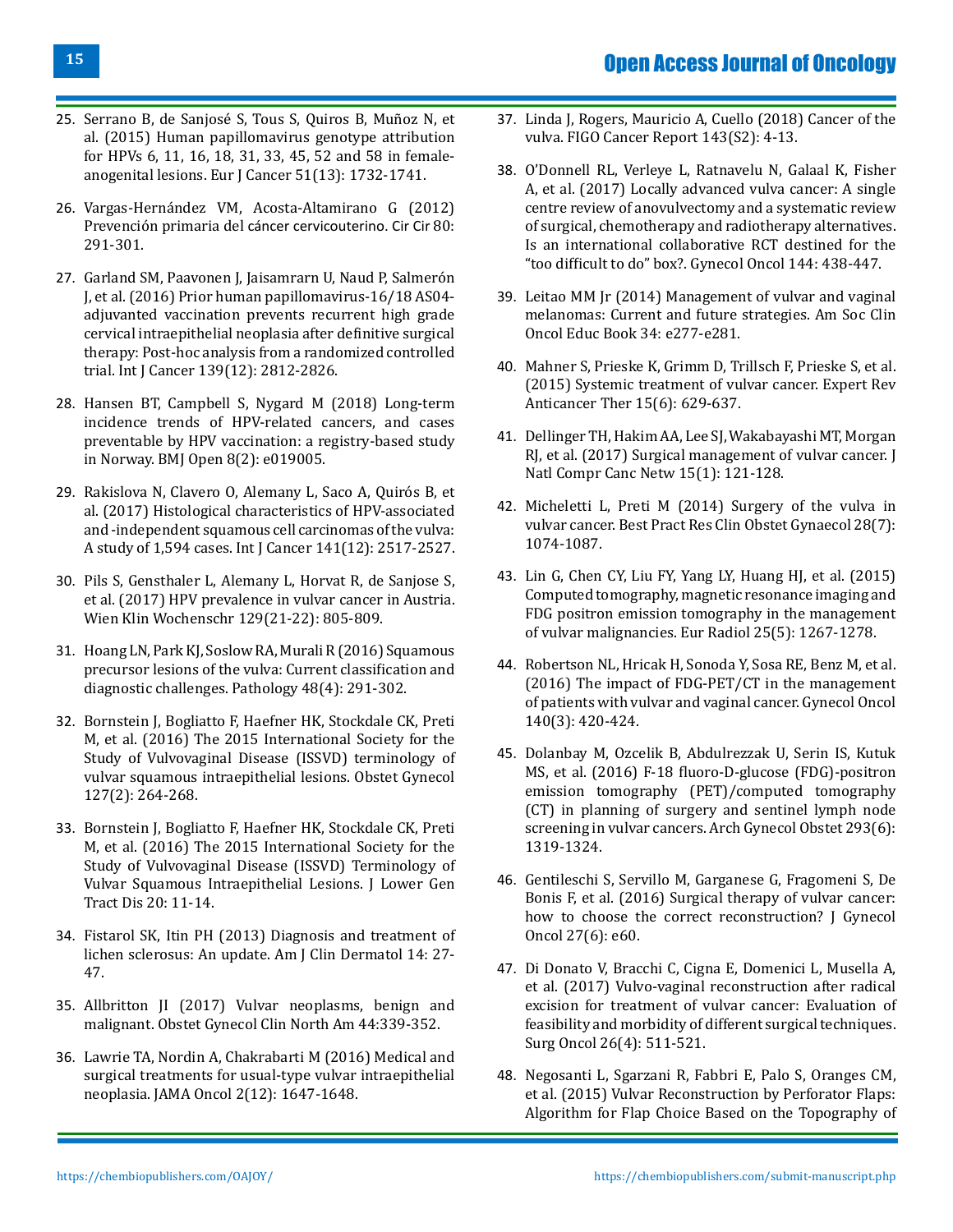[the Defect. Int J Gynecol Cancer 25\(7\): 1322-1327.](https://www.ncbi.nlm.nih.gov/pubmed/26035125)

- 49. [Austin SR, Wong YN, Uzzo RG, Beck JR, Egleston BL](https://www.ncbi.nlm.nih.gov/pubmed/23703645) [\(2015\) Why summary comorbidity measures such as the](https://www.ncbi.nlm.nih.gov/pubmed/23703645) [Charlson Comorbidity Index and Elixhauser score work](https://www.ncbi.nlm.nih.gov/pubmed/23703645) [Med Care 53\(9\): e65-e72.](https://www.ncbi.nlm.nih.gov/pubmed/23703645)
- 50. [Wang CC, Chou HH, Yang LY, Lin H, Liou WS, et al.](https://www.ncbi.nlm.nih.gov/pubmed/25827291) [\(2015\) A randomized trial comparing concurrent](https://www.ncbi.nlm.nih.gov/pubmed/25827291) [chemoradiotherapy with single-agent cisplatin versus](https://www.ncbi.nlm.nih.gov/pubmed/25827291) [cisplatin plus gemcitabine in patients with advanced](https://www.ncbi.nlm.nih.gov/pubmed/25827291) [cervical cancer: An Asian Gynecologic Oncology Group](https://www.ncbi.nlm.nih.gov/pubmed/25827291) [study. Gynecol Oncol 137\(3\):462-467.](https://www.ncbi.nlm.nih.gov/pubmed/25827291)
- 51. [Polterauer S, Schwameis R, Grimm C, Hillemanns P,](https://www.ncbi.nlm.nih.gov/pubmed/30760408) [Jückstock J, et al. \(2019\) Lymph node ratio in inguinal](https://www.ncbi.nlm.nih.gov/pubmed/30760408) [lymphadenectomy for squamous cell vulvar cancer:](https://www.ncbi.nlm.nih.gov/pubmed/30760408) [Results from the AGO-CaRE-1 study. Gynecol Oncol](https://www.ncbi.nlm.nih.gov/pubmed/30760408) [153\(2\): 286-291.](https://www.ncbi.nlm.nih.gov/pubmed/30760408)
- 52. [Bogani G, Cromi A, Serati M, Uccella S, Donato VD, et al.](https://www.ncbi.nlm.nih.gov/pubmed/25503429) [\(2017\) Predictors and Patterns of Local, Regional, and](https://www.ncbi.nlm.nih.gov/pubmed/25503429) [Distant Failure in Squamous Cell Carcinoma of the Vulva.](https://www.ncbi.nlm.nih.gov/pubmed/25503429) [Am J Clin Oncol 40\(3\): 235-240.](https://www.ncbi.nlm.nih.gov/pubmed/25503429)
- 53. [Khanna N, Rauh LA, Lachiewicz MP, Horowitz IR \(2016\)](https://www.ncbi.nlm.nih.gov/pubmed/26852901) [Margins for cervical and vulvar cancer. J Surg Oncol](https://www.ncbi.nlm.nih.gov/pubmed/26852901) [113\(3\): 304-309.](https://www.ncbi.nlm.nih.gov/pubmed/26852901)
- 54. [Vitale SG, Valenti G, Biondi A, Rossetti D, Frigerio L](https://www.ncbi.nlm.nih.gov/pubmed/26070991) [\(2015\) Recent trends in surgical and reconstructive](https://www.ncbi.nlm.nih.gov/pubmed/26070991) [management of vulvar cancer: Review of literature.](https://www.ncbi.nlm.nih.gov/pubmed/26070991) [Updates Surg 67\(4\): 367-371.](https://www.ncbi.nlm.nih.gov/pubmed/26070991)
- 55. [Yap J, O'Neill D, Nagenthiran S, Dawson CW, Luesley DM](https://www.ncbi.nlm.nih.gov/pubmed/28081287) [\(2017\) Current insights into the a etiology, pathobiology,](https://www.ncbi.nlm.nih.gov/pubmed/28081287) [and management of local disease recurrence in squamous](https://www.ncbi.nlm.nih.gov/pubmed/28081287) [cell carcinoma of the vulva. BJOG 124\(6\): 946-954.](https://www.ncbi.nlm.nih.gov/pubmed/28081287)
- 56. [Frey JN, Hampl M, Mueller MD, Gunthert AR \(2016\)](https://www.ncbi.nlm.nih.gov/pubmed/26894938) [Should groin recurrence still be considered as a palliative](https://www.ncbi.nlm.nih.gov/pubmed/26894938) [situation in vulvar cancer patients?: A brief report. Int J](https://www.ncbi.nlm.nih.gov/pubmed/26894938) [Gynecol Cancer 26\(3\): 575-579.](https://www.ncbi.nlm.nih.gov/pubmed/26894938)
- 57. [Covens A, Vella ET, Kennedy EB, Reade CJ, Jimenez W,](https://www.ncbi.nlm.nih.gov/pubmed/25703673) [et al. \(2015\) Sentinel lymph node biopsy in vulvar](https://www.ncbi.nlm.nih.gov/pubmed/25703673) [cancer: Systematic review, meta-analysis and guideline](https://www.ncbi.nlm.nih.gov/pubmed/25703673) [recommendations. Gynecol Oncol 137\(2\): 351-361.](https://www.ncbi.nlm.nih.gov/pubmed/25703673)
- 58. [Zigras T, Kupets R, Barbera L, Covens A, Liu Y, et al.](https://www.ncbi.nlm.nih.gov/pubmed/30876675) [\(2019\) Uptake of sentinel lymph node procedures in](https://www.ncbi.nlm.nih.gov/pubmed/30876675) [women with vulvar cancer over time in a population](https://www.ncbi.nlm.nih.gov/pubmed/30876675) [based study. Gynecol Oncol 153\(3\): 574-579.](https://www.ncbi.nlm.nih.gov/pubmed/30876675)
- 59. [Rüdiger Klapdor, Linn Wölber, Lars Hanker, Barbara](https://www.ncbi.nlm.nih.gov/pubmed/31227222) [Schmalfeldt, Sven Mahner \(2019\) Predictive factors for](https://www.ncbi.nlm.nih.gov/pubmed/31227222)

[lymph node metastases in vulvar cancer. An analysis](https://www.ncbi.nlm.nih.gov/pubmed/31227222) [of the AGO-CaRE-1 multicenter study. Gynecol Oncol](https://www.ncbi.nlm.nih.gov/pubmed/31227222)  [154\(3\): 565-570.](https://www.ncbi.nlm.nih.gov/pubmed/31227222)

- 60. [Mahner S, Jueckstock J, Hilpert F, Neuser P, Harter P, et al.](https://www.ncbi.nlm.nih.gov/pubmed/25618900)  [\(2015\) Adjuvant therapy in lymph node-positive vulvar](https://www.ncbi.nlm.nih.gov/pubmed/25618900) [cancer: the AGO-CaRE-1 study. Natl Cancer Inst 107\(3\):](https://www.ncbi.nlm.nih.gov/pubmed/25618900) [pii: dju426.](https://www.ncbi.nlm.nih.gov/pubmed/25618900)
- 61. [Gaffney DK, King B, Viswanathan AN, Barkati M, Beriwal](https://www.ncbi.nlm.nih.gov/pubmed/27130794)  [S, et al. \(2016\) Consensus recommendations for radiation](https://www.ncbi.nlm.nih.gov/pubmed/27130794) [therapy contouring and treatment of vulvar carcinoma.](https://www.ncbi.nlm.nih.gov/pubmed/27130794) [Int J Radiat Oncol Biol Phys 95\(4\): 1191-1200.](https://www.ncbi.nlm.nih.gov/pubmed/27130794)
- 62. [Gill BS, Bernard ME, Lin JF, Balasubramani GK,](https://www.ncbi.nlm.nih.gov/pubmed/25868965)  [Rajagopalan MS, et al. \(2015\) Impact of adjuvant](https://www.ncbi.nlm.nih.gov/pubmed/25868965)  [chemotherapy with radiation for node-positive vulvar](https://www.ncbi.nlm.nih.gov/pubmed/25868965)  [cancer: A National Cancer Data Base \(NCDB\) analysis.](https://www.ncbi.nlm.nih.gov/pubmed/25868965) [Gynecol Oncol 137\(3\): 365-372.](https://www.ncbi.nlm.nih.gov/pubmed/25868965)
- 63. [Gaffney DK, King B, Viswanathan AN, Barkati M, Beriwal](https://www.ncbi.nlm.nih.gov/pubmed/27130794)  [S, et al. \(2016\) Consensus recommendations for radiation](https://www.ncbi.nlm.nih.gov/pubmed/27130794) [therapy contouring and treatment of vulvar carcinoma.](https://www.ncbi.nlm.nih.gov/pubmed/27130794) [Int J Radiat Oncol Biol Phys. 95\(4\): 1191-1200.](https://www.ncbi.nlm.nih.gov/pubmed/27130794)
- 64. [Te Grootenhuis NC, Pouwer AW, de Bock GH, Hollema H,](https://www.ncbi.nlm.nih.gov/pubmed/31109660) [Bulten J, et al. \(2019\) Margin status revisited in vulvar](https://www.ncbi.nlm.nih.gov/pubmed/31109660)  [squamous cell carcinoma. Gynecol Oncol 154 \(2\): 266-](https://www.ncbi.nlm.nih.gov/pubmed/31109660) [275.](https://www.ncbi.nlm.nih.gov/pubmed/31109660)
- 65. [Bedell SM, Hedberg C, Griffin A, Pearson H, Wilhite A,](https://www.ncbi.nlm.nih.gov/pubmed/31171409)  [et al. \(2019\) Role of adjuvant radiation or re-excision](https://www.ncbi.nlm.nih.gov/pubmed/31171409) [for early stage vulvar squamous cell carcinoma with](https://www.ncbi.nlm.nih.gov/pubmed/31171409)  [positive or close surgical margins. Gynecol Oncol 154\(2\):](https://www.ncbi.nlm.nih.gov/pubmed/31171409) [276-279.](https://www.ncbi.nlm.nih.gov/pubmed/31171409)
- 66. [Viswanathan C, Kirschner K, Truong M, Balachandran A,](https://www.ncbi.nlm.nih.gov/pubmed/23701080)  [Devine C, et al. \(2013\) Multimodality imaging of vulvar](https://www.ncbi.nlm.nih.gov/pubmed/23701080) [cancer: Staging, therapeutic response, and complications.](https://www.ncbi.nlm.nih.gov/pubmed/23701080)  [AJR Am J Roentgenol 200\(6\): 1387-1400.](https://www.ncbi.nlm.nih.gov/pubmed/23701080)
- 67. [Te Grootenhuis NC, Pouwer AW, de Bock GH, Hollema](https://www.ncbi.nlm.nih.gov/pubmed/29137809)  [H, Bulten J, et al. \(2018\) Prognostic factors for local](https://www.ncbi.nlm.nih.gov/pubmed/29137809)  [recurrence of squamous cell carcinoma of the vulva: A](https://www.ncbi.nlm.nih.gov/pubmed/29137809)  [systematic review. Gynecol Oncol 148\(3\): 622-631.](https://www.ncbi.nlm.nih.gov/pubmed/29137809)
- 68. [Ragupathy K, Grandidge L, Strelley K, Wang H, Tidy J](https://www.ncbi.nlm.nih.gov/pubmed/26800292) [\(2016\) Early and late vulvar cancer recurrences: Are](https://www.ncbi.nlm.nih.gov/pubmed/26800292) [they different?. J Obstet Gynaecol 36\(4\): 518-521.](https://www.ncbi.nlm.nih.gov/pubmed/26800292)
- 69. [Mitra S, Kumar Sharma M, Kaur I, Khurana R, Batra Modi](https://www.ncbi.nlm.nih.gov/pubmed/29386916)  [K, et al. \(2018\) Vulvar carcinoma: dilemma, debates, and](https://www.ncbi.nlm.nih.gov/pubmed/29386916) [decisions. Cancer Manag Res 10: 61-68.](https://www.ncbi.nlm.nih.gov/pubmed/29386916)
- 70. [Iacoponi S, Rubio P, Garcia E, Oehler MK, Diez J, et al.](https://www.ncbi.nlm.nih.gov/pubmed/27465889)  [\(2016\) Prognostic factors of recurrence and survival](https://www.ncbi.nlm.nih.gov/pubmed/27465889)